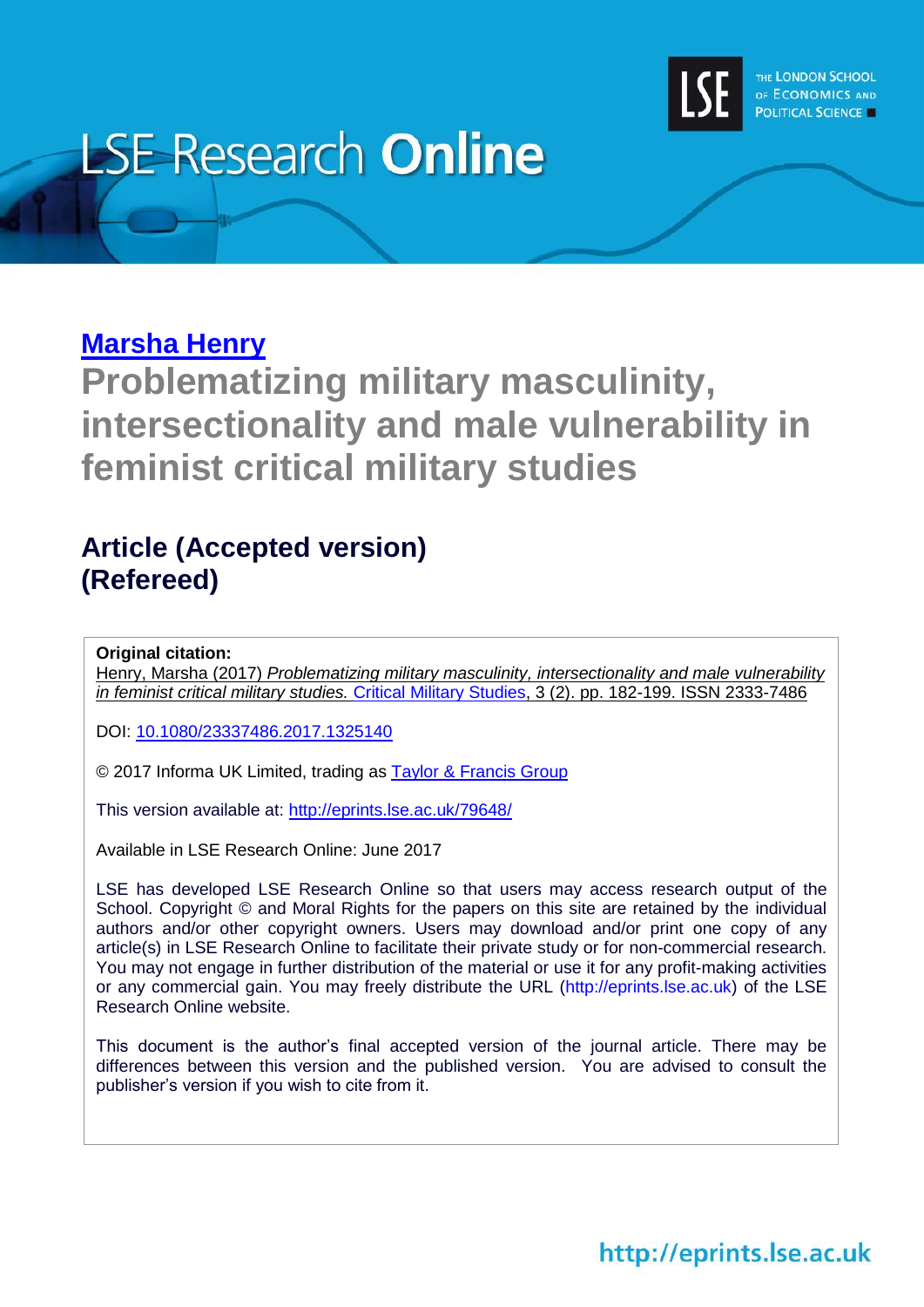**Title:** Problematising Military Masculinity, Intersectionality and Male Vulnerability in Feminist Critical Military Studies

#### **Author: Marsha Henry**

#### **Abstract:**

Recent work on the multiplicity of masculinities within specific military contexts deploys the concept of intersectionality in order to draw attention to the hierarchies present in military organisations or to acknowledge male 'vulnerability' in situations war and conflict. While it is important to examine the breadth and depth of masculinity as an ideology and practice of domination, it is also important for discussions of military masculinity, and intersectionality to be connected with the 'originary' black feminist project from which intersectionality has been born. This may indeed reflect a more nuanced and historically-attuned account of such concepts as intersectionality, but also black and double consciousness, standpoint and situated knowledges (Hill Collins 1986. 1989; Smith 1987; Harding 1986 and Haraway 1988). In particular, what happens when concepts central to feminist theorising and activism, suddenly become of use for studying dominant groups such as male military men? What are our responsibilities in using these concepts in unexpected and perhaps politically questionable ways? This article looks at recent feminist theorising on intersectionality; several examples of the use of intersectionality in relation to masculinity and the military and finally suggests some cautionary ways forward for rethinking militaries, masculinities and feminist theories.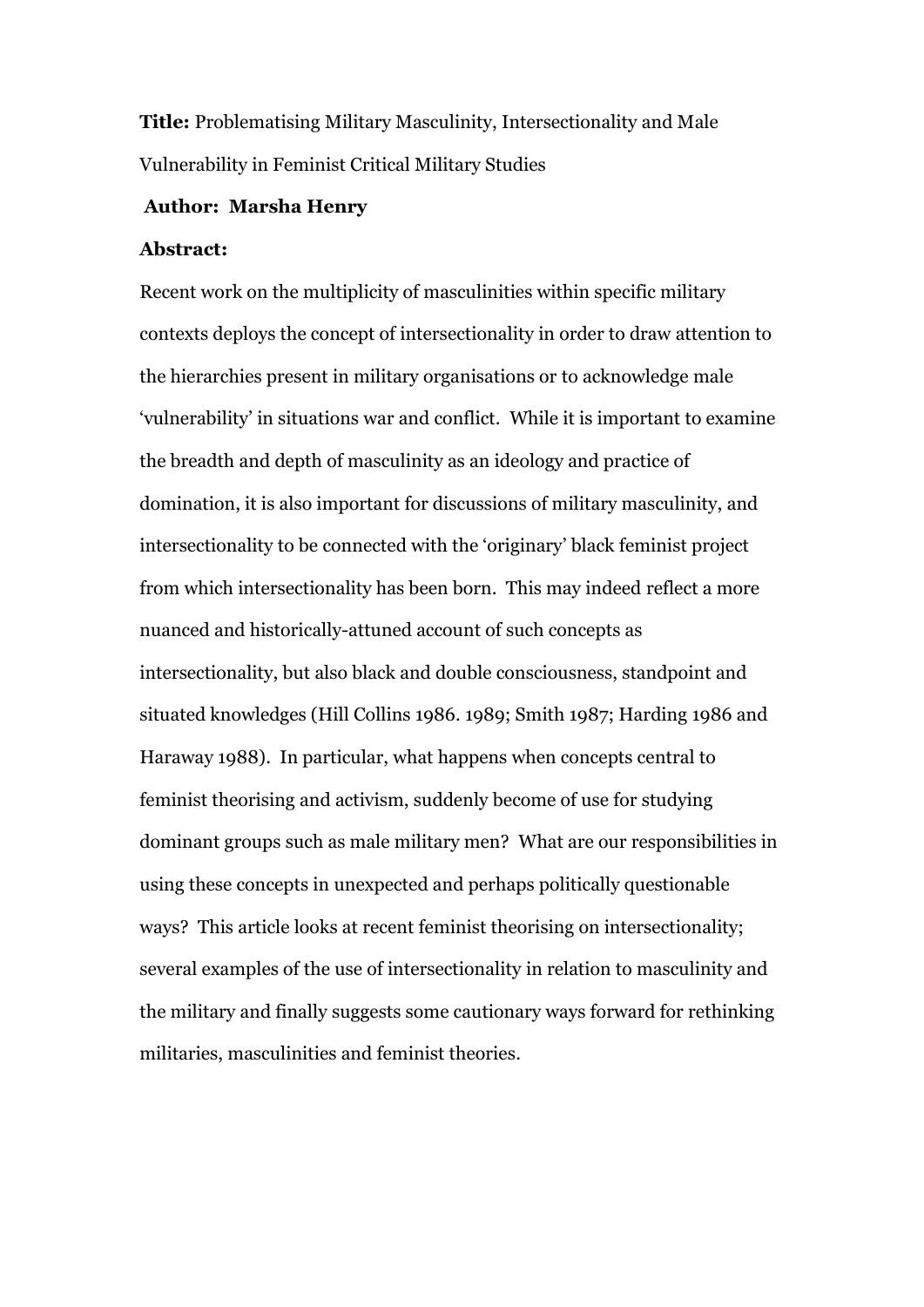#### **Introduction**

In June 2015, I attended a workshop hosted by the University of Newcastle on the subject of military masculinities, organised by a group of feminist scholars interested in drawing connections between Critical Military Studies (CMS) and Feminist International Relations (FIR). The main theme 'masculinities at the margins' was the organising focus and enabled those presenting and participating in the workshop to discuss how, by looking to the margins of war, scholars and civil society organisations might refocus/better understand the role and effects of gender in practices of war. When I arrived at the small workshop, I met a group of familiar faces from a growing Feminist Critical Military Studies (FCMS) community. The air was immediately comfortable and I began to catch up with old friends and colleagues and was introduced to new scholars and activists with an interest in gender and militarisation. As the workshop began, I sat at the back of a long curved room and looked around. What I noticed is that there were very few, bar myself, scholars of colour/black and ethnic minority researchers attending the workshop. While in the context of academia this is not an uncommon demographic, the absence of black women scholars reoccurred as an issue in my mind as a range of gendered topics and issues arose over the two days, including a consistent interest and dwelling on the concept of intersectionality. The geopolitical scope of the workshop was somewhat broad, and scholars travelled from, and presented on a range of work in progress dealing with the contexts of Northern Ireland to Rwanda and the Middle East. While none of the presenters was centrally concerned with 'race' in their research, critical issues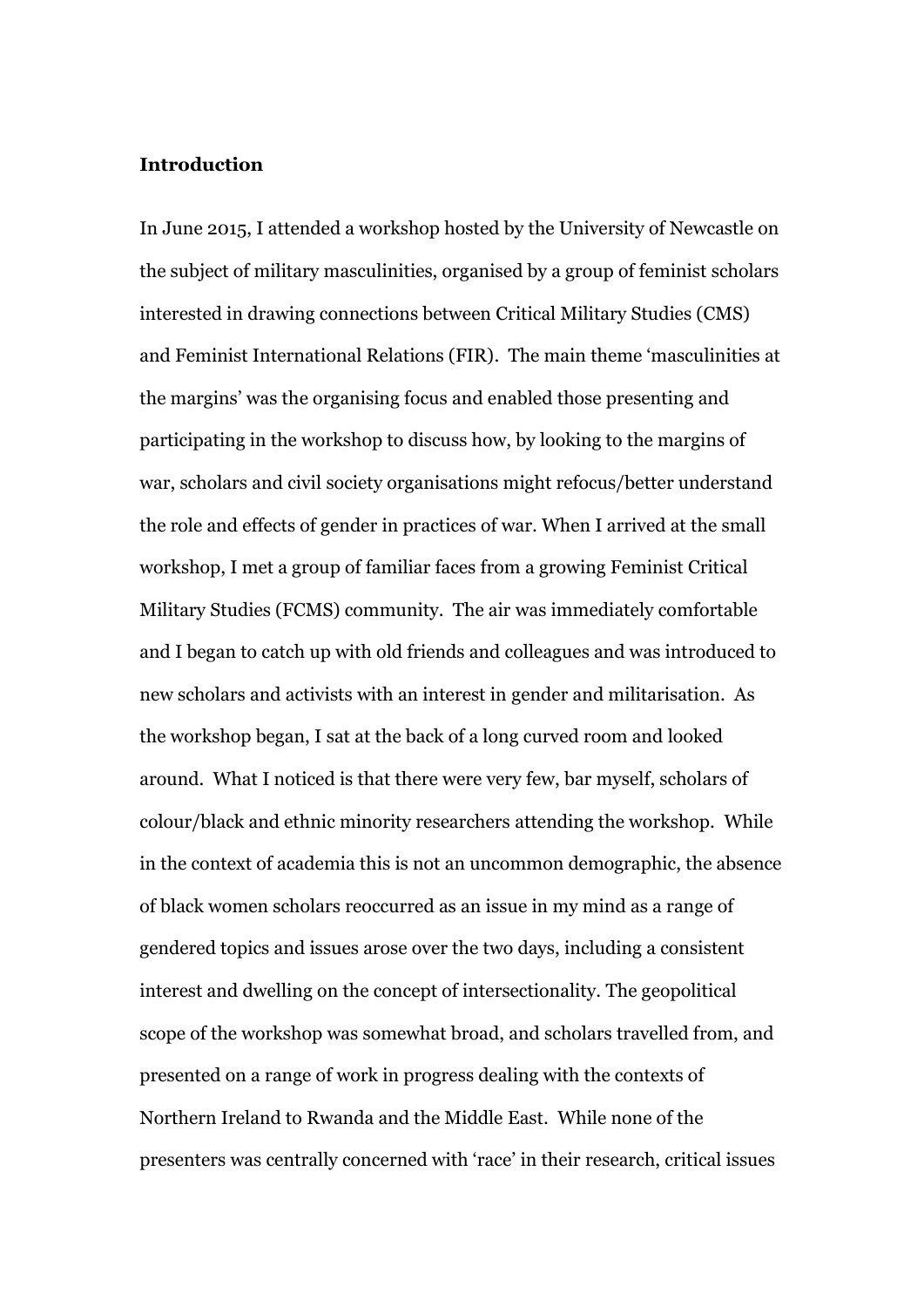concerning ethnicity and 'race' were raised in a more indirect way. For example, the concept of intersectionality emerged in two significant ways in a variety of discussions: first as a sensitising prompt for thinking about multiple forms of difference in the study of gendered identities within the military; and second in order to understand the unequal and vulnerable position of 'marginal' militarised men within certain militarised settings. However, what was also particularly interesting was that intersectionality was used to present material on men as subjects of research and analyses. Despite this attention to the nuances of identity and power relations within military subcultures, there was not a specific focus on understanding the position of black and minority women in national militaries (Crenshaw 1989; 1991). However, this is not just a feature of this particular workshop. Instead, this is seen throughout the literature on gender and international relations which takes up intersectionality as a concept (Wibben 2016; Ackerly and True 2008); as well as the empirical case studies on black women's experiences of the military-- which are few and far between As such, 'intersectionality without black women' or what Carbado refers to as 'colorblind intersectionality' became a central feature and point of discussion within the workshop (Carbado 2013).

This experience has led me to critically assess the use of intersectionality within FCMS and other fields of study more generally. I argue for a cautionary approach to using intersectionality in studies of international relations and militarised men that does not *also* include a focus on poor black women. In particular, I (re)politicise intersectionality for FCMS, drawing attention to the problems raised by utilising theories of oppression in sites of privileged empirical research and epistemic power. After the workshop, I grew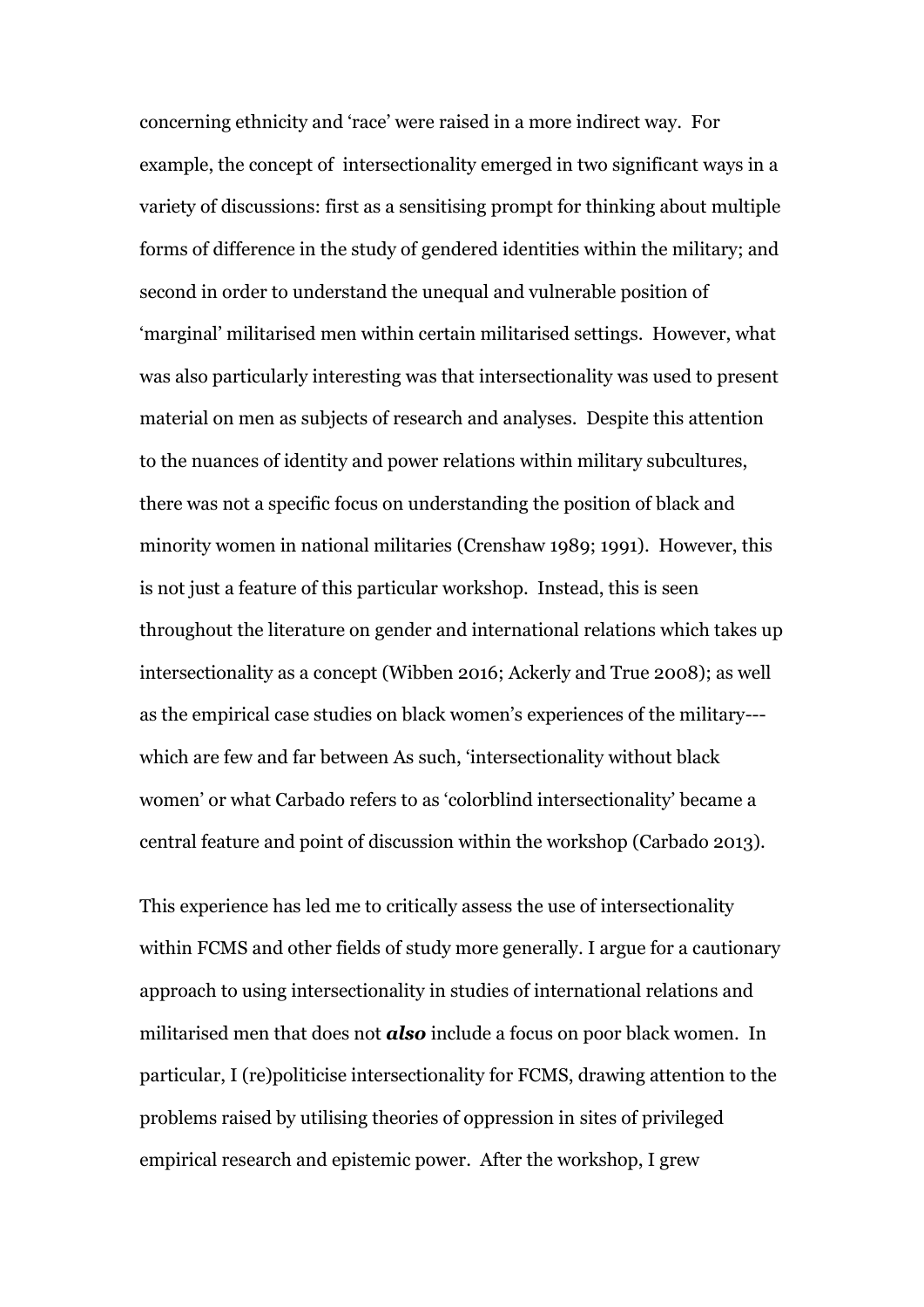concerned that there was an emerging and problematic appropriation of the concept of intersectionality in FCMS and that this was contributing to a space in which *privilege is covered over*, rather than *revealed* and *challenged*. The very fact of such a limited presence of black feminist scholars at the workshop suggests that perhaps the concept of intersectionality has become detached from identity politics and those racialised subjects for whom it was written. Additionally, the use of intersectionality to discuss gendered experiences within a globally hegemonic, male-dominated , androcentric and misogynist military; an increasing focus on differences amongst and between men rather than on male privilege and power; and finally to theorise masculinity and men's experiences in conflict zones as quintessentially or even, essentially 'vulnerable', made me realise that some interrogation of the uses (and abuses ) of intersectionality within the field of Feminist Critical Military Studies needed to be developed and shared with a wider academic community.

The article is organised as follows: first, I outline some key themes and issues raised in theorising intersectionality more generally. Following on from this, I introduce at least two ways in which the concept of military masculinity might be understood and link this to the idea of multiple differences (influenced by a sensitivity to intersectionality). I then identify some of the problems of using intersectionality in 'privileged' military contexts and contrast this with some empirical examples from recent research to demonstrate why it is important to use intersectionality with caution. I argue, through examining nontraditional militarised contexts such as peacekeeping, that while intersectionality can sensitise us to 'differences', it cannot be a proxy for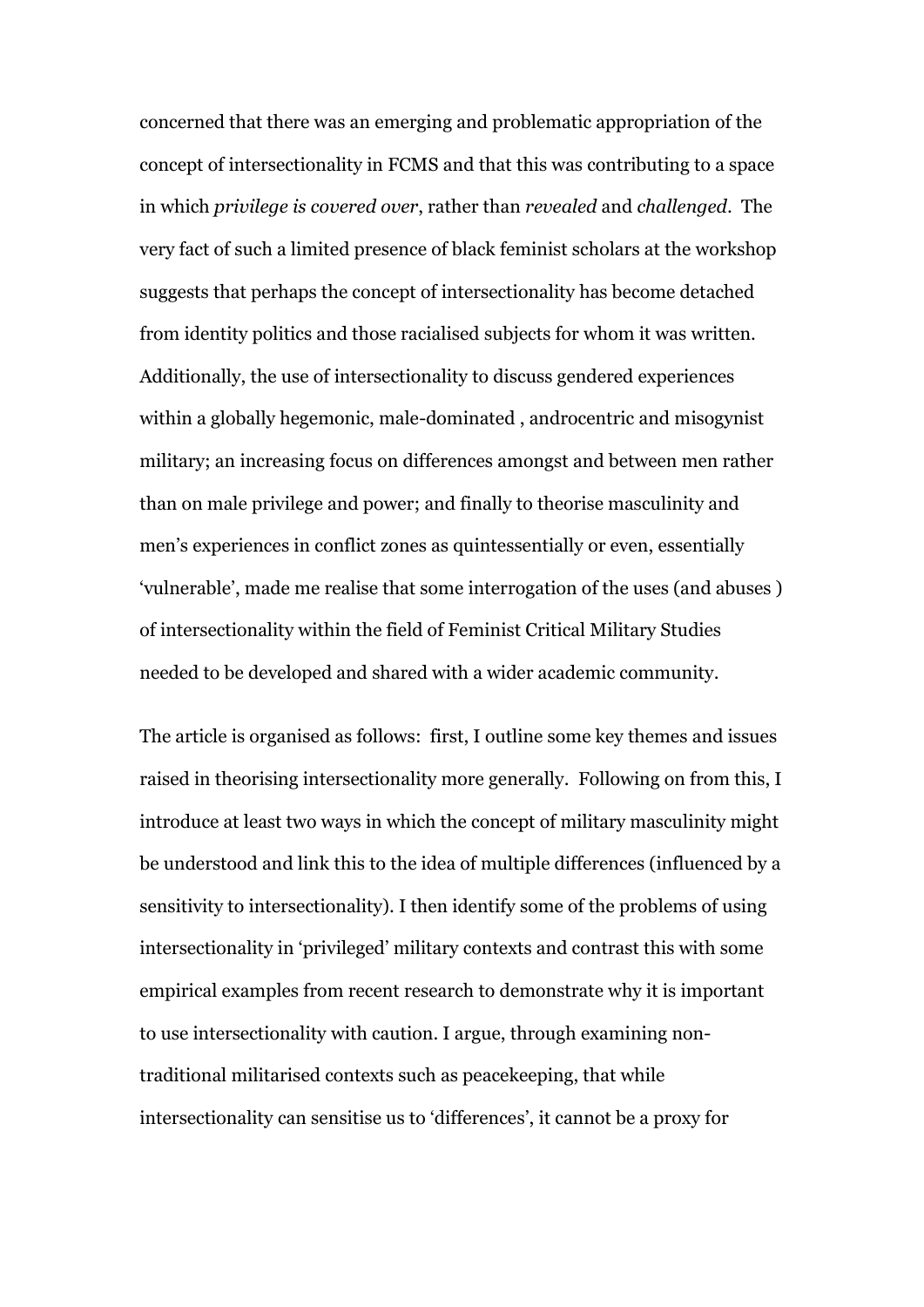challenging the hegemonic position of militarised men vis-à-vis women in a variety of social contexts.

## **Introducing Intersectionality: What Relevance for Feminist Critical Military Studies?**

Intersectionality is a concept, theory, and lens developed in large part by black feminist scholar Kimberlé Crenshaw over twenty-five years ago (Crenshaw 1989; 1991). In particular, Crenshaw developed her ideas on the unique experiences of poor and working-class black women in the US context, through the influence of feminist standpoint theory, black feminist thought and critical race studies. Crenshaw highlighted in her seminal 1989 piece 'Demarginalising the Intersection of Race and Sex', the ways in which multiple axes of difference can intersect for some individuals (poor black women in particular), thereby compounding experiences of discrimination, marginalisation and importantly, oppression (Crenshaw 1989). Crenshaw's original articulation focussed specifically on poor black women, but was never prescriptive or territorial. That is, Crenshaw did not prescribe that intersectionality as a concept needed to be used in any particular way, or that it could *only* be applied to poor black women in the US. Rather, Crenshaw's theorisation stemmed from her own social position as a black woman in the US, and was influenced by the work of other black feminists who theorised: black women's everyday life and unique standpoint (Lorde 1984; hooks 1984; Collins 2000); women of colour on the margins and borders (Anzaldúa 1987; Anzaldúa and Moraga 1983; Lugones and Spelman 1993); and later by those taking up intersectionality in a more transnational manner (Brah and Phoenix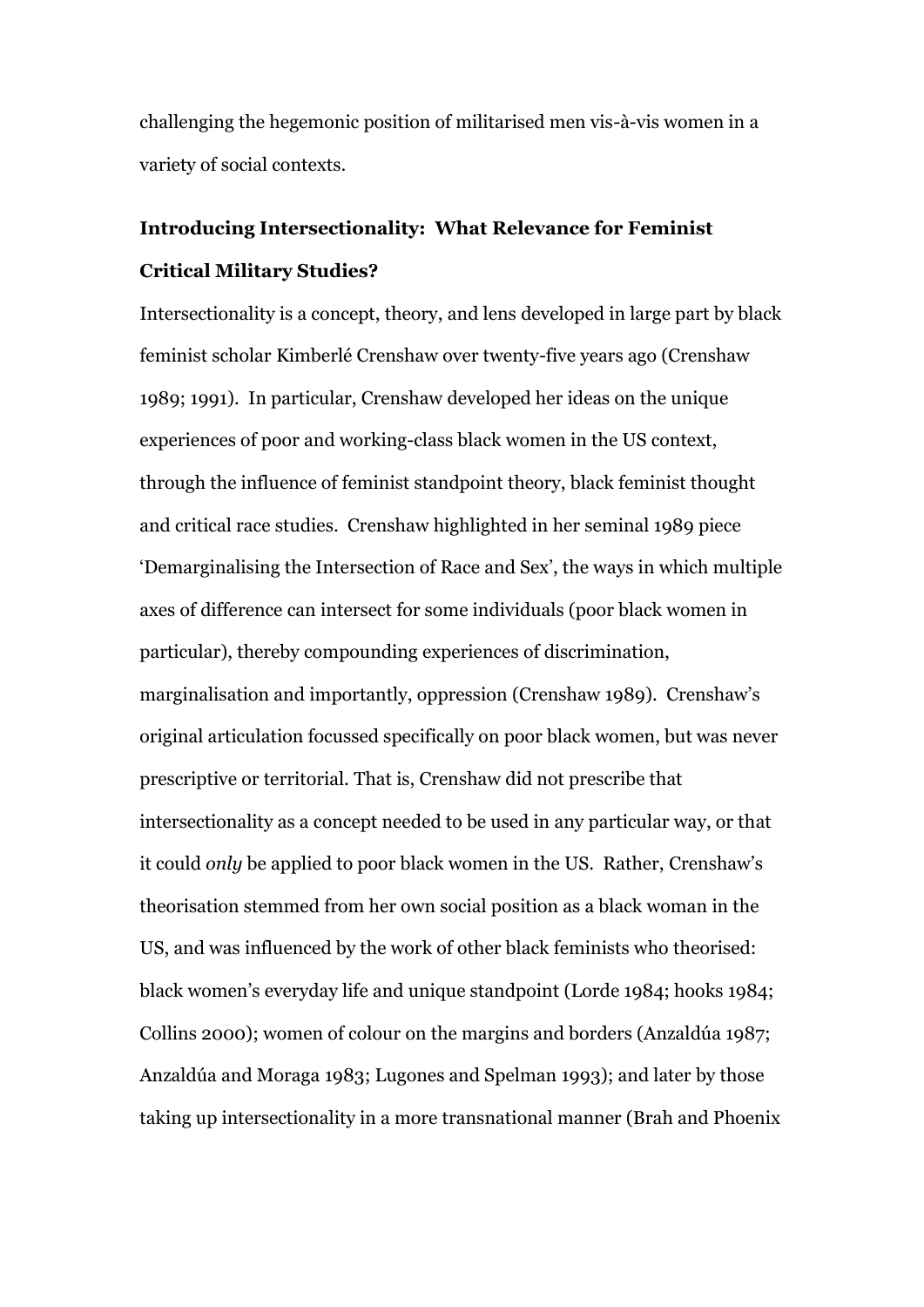2004; Alexander and Mohanty 1997; Grewal and Kaplan 1994; Anthias and Yuval-Davis 1992).

Since Crenshaw debuted intersectionality in 1989/1991, there have been a number of critically important responses and attempts to expand her theorisation. Some notable developments include intersectionality not only as a field of study but as an analytical strategy or sensitivity (Cho *et al*., 2013); as a buzzword that should be used with caution (Davis 2008); a methodology (McCall 2005) and a research paradigm (Hancock 2007). The expansion of the field of intersectionality has seen its way into Feminist International Relations in particular with the publication of Ackerly, Stern and True's 2006 book *Feminist Methodologies for International Relations* and Wibben's recent edited collection *Researching War: Feminist Methods, Ethics and Politics* (2016). In this sense, intersectionality is fast becoming a centrally important concept to be used within a range of feminist scholarship, and thus it is not surprising to see it emerging in the burgeoning field of Critical Military Studies or Feminist Critical Military Studies.

Despite the growing visibility of intersectionality in gender and IR, the concept has remained surprisingly absent in studies of military personnel and in military sociology which is so oft concerned with stratification, hierarchies and order within military organisations. Work paying attention to women and ethnic minority integration into regular forces has grown in the US, UK, Canada, Australia, New Zealand, South Africa and Israel---however this literature does not engage directly with feminist theories of intersectionality at all. In related fields of feminist peace research, feminist scholars such as Cynthia Cockburn have had a greater interest in, and return to, feminist and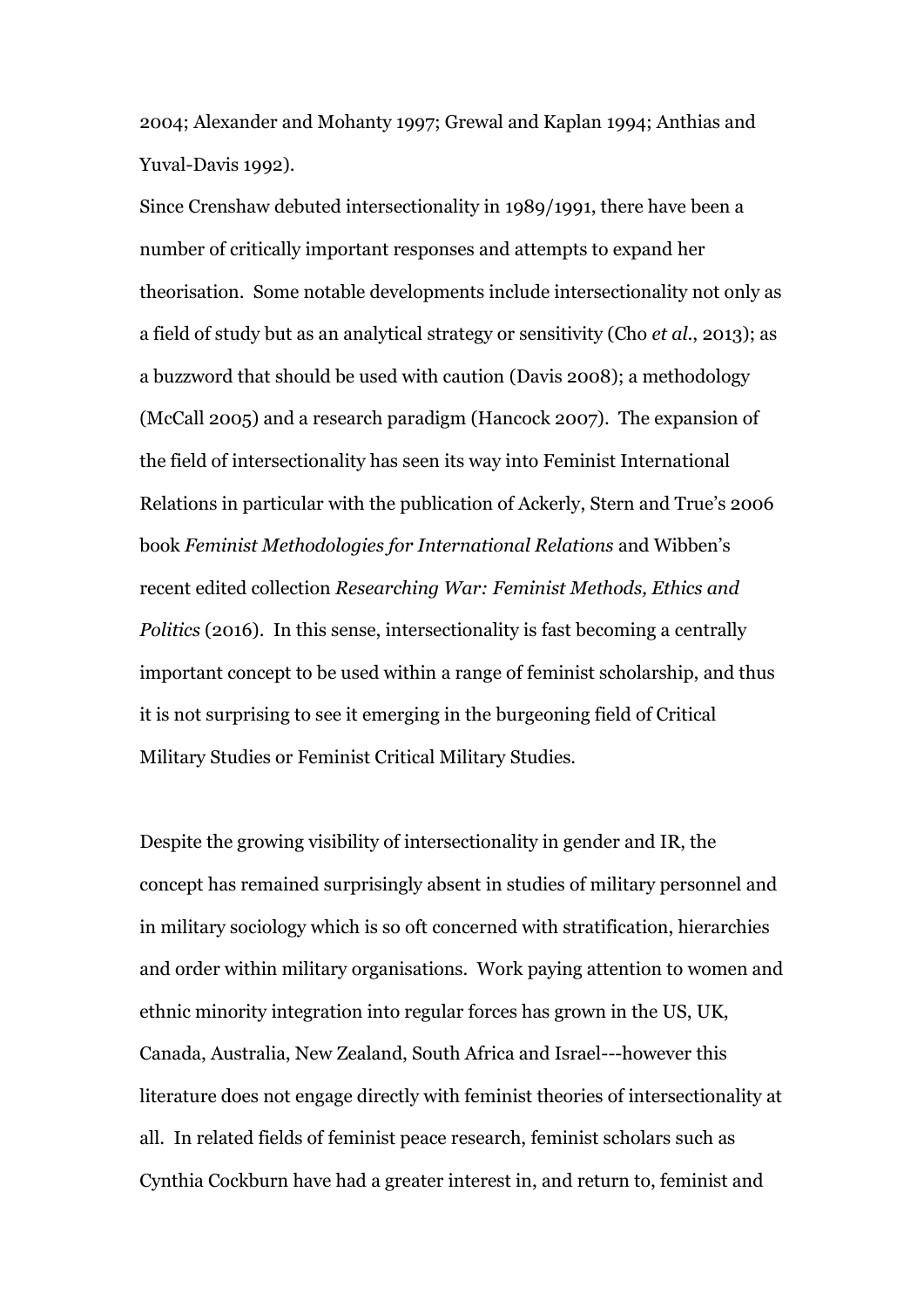gender theories such as standpoint (Cockburn 2010); experience (Kronsell and Svedberg 2012; Sylvester 2013); intersectionality (Ackerly and True 2008) and masculinity (Zarkov 2011; Duncanson 2015). This body of work suggests that feminist and gender theories can move across and between disciplines and fields of study and help to *continually challenge power relations* at work within militarised and male-dominated contexts and processes.

Importantly, little of the intersectional 'turn' in FIR and now FCMS has paid attention to contemporary critiques and cautionary tales in intersectionality as a field of study itself as my reflections of the workshop highlights and which is demonstrated in the absence of the term in early feminist IR work. However, two recent trends in responding to the expansion of academic scholarship on intersectionality are worth discussing in more detail here. The first main criticism is the invisibility or erasure of black women in intersectionality research (Jordan-Zachery 2013). This is where intersectionality is invoked to understand women's multiple oppressions, but black women are directly or indirectly re-marginalised in these accounts. That is, black women never feature as the central category or group of women under study. The second critique is that referred to as 'feminist originalism' where a tendency to possess intersectionality and dictate where and when it should be deployed within feminist research is seen to be a backlash against the more frequent application of intersectionality (Falcón and Nash 2015; Nash 2016). Several scholars writing on intersectionality have suggested that the concept is increasingly used in contexts where the history of the concept is unacknowledged, black women scholars or intersectionality theorists are not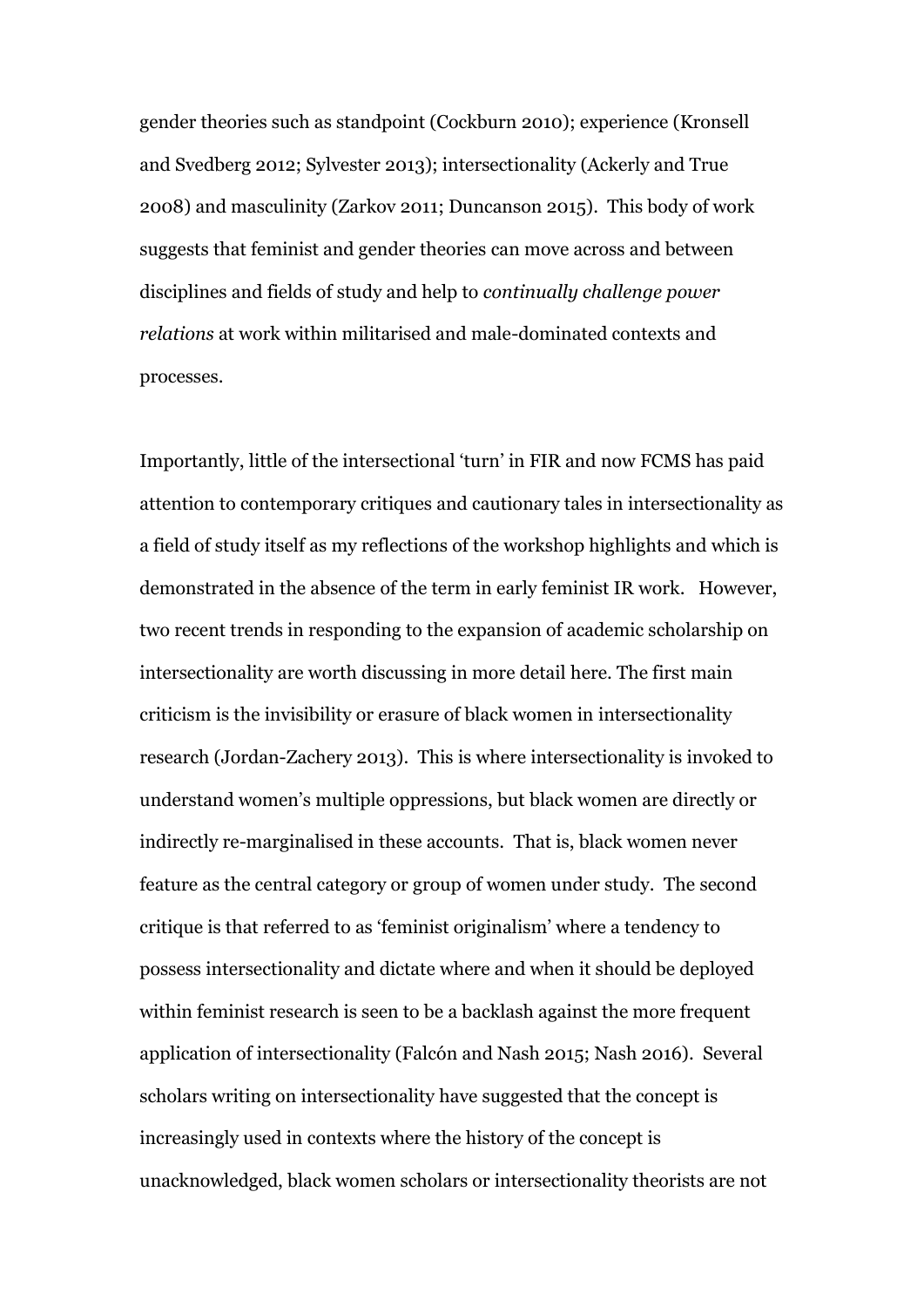acknowledged or cited and/or where black women are eclipsed within the research and analysis. What good is intersectionality then, if it is used in such an exclusive manner? This is a point I take up later in the article in relation to how we might understand the limits of intersectionality and the ethical and political consequences of using intersectionality in FIR and FCMS.

In what ways should intersectionality be used? Is it acceptable, for example, for intersectionality to be utilised where its political and historical roots have not been appropriately acknowledged? I argue, that it is disingenuous and highly problematic to use intersectionality merely as a way of capturing multiple differences and their effects on individuals. Intersectionality is centrally about *intersecting oppressions* or systems of oppression (Crenshaw 1989; 1991). It is already plural and it is interested in the points of intersection, not just the additive or cumulative effects of adding together differences.

In contrast, feminist scholars such as Nash have argued that an *origin narrative* of intersectionality has emerged, where the concept becomes territorialised in such a way that it is seen to belong only to certain 'authentic' spaces and disciplines. Some scholars suggest that intersectionality should not be exported beyond its original setting---and it is this that Nash takes issue with (Nash 2016). This would mean that intersectionality would always need to be tied to the study of poor black women and this was never Crenshaw's explicit wish. Nash's evaluation of responses to intersectionality suggest that the concept itself is not benign. Rather, there is a politics to the use of intersectionality itself. In this way intersectionality is more than a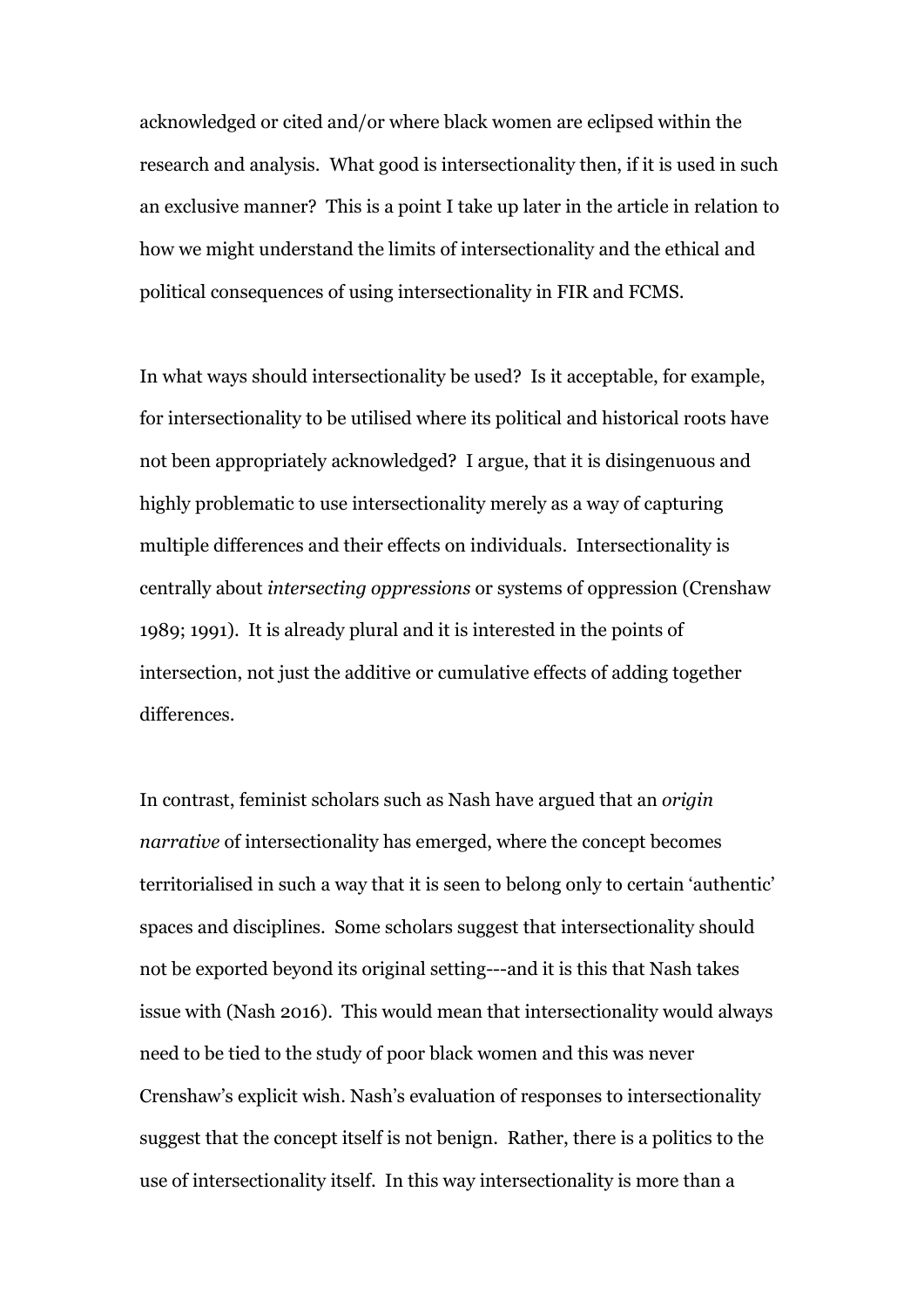'buzz-word' as Davis argues, it is a whole field of theory and politics (Davis 2008). This does not mean that intersectionality can only be used to study a very limited range of individuals, rather what it suggests is that when 'radical' or revolutionary theories of emancipation (from patriarchy, capitalism and racism) become detached from those marginalised within these very structures of power, they may end up serving the interests of the ruling class.

In this section I have briefly outlined the central meaning and use of intersectionality, suggested its adoption into relevant fields such as FIR, and some of the ways in which intersectionality has been further theorised and challenged by a range of scholars. In the remaining sections I intend to return to these issues and debates in regard to militarised contexts more generally.

### **From Military Masculinity to Militarised Masculinities**

The purpose of the section is to better understand how scholars use military masculinity. While the concept has been pluralised and used critically across a range of work within IR, political and military sociology, anthropology, geography, organisational studies, gender studies, and critical military studies, it has taken varied forms in the transnational and global research on gender and militarisation over the years (Enloe 2006; Titinuk 2008; Higate 2003; Dietrich 2012; Belkin 2012). While it has helped scholars to explain gendered practices within a range of militarised contexts, currently it is predominantly used to explain *contradictory* practices. The most recent conceptualisation focuses on the ways in which military masculinities are formed based on challenging and colluding gender norms and expectations.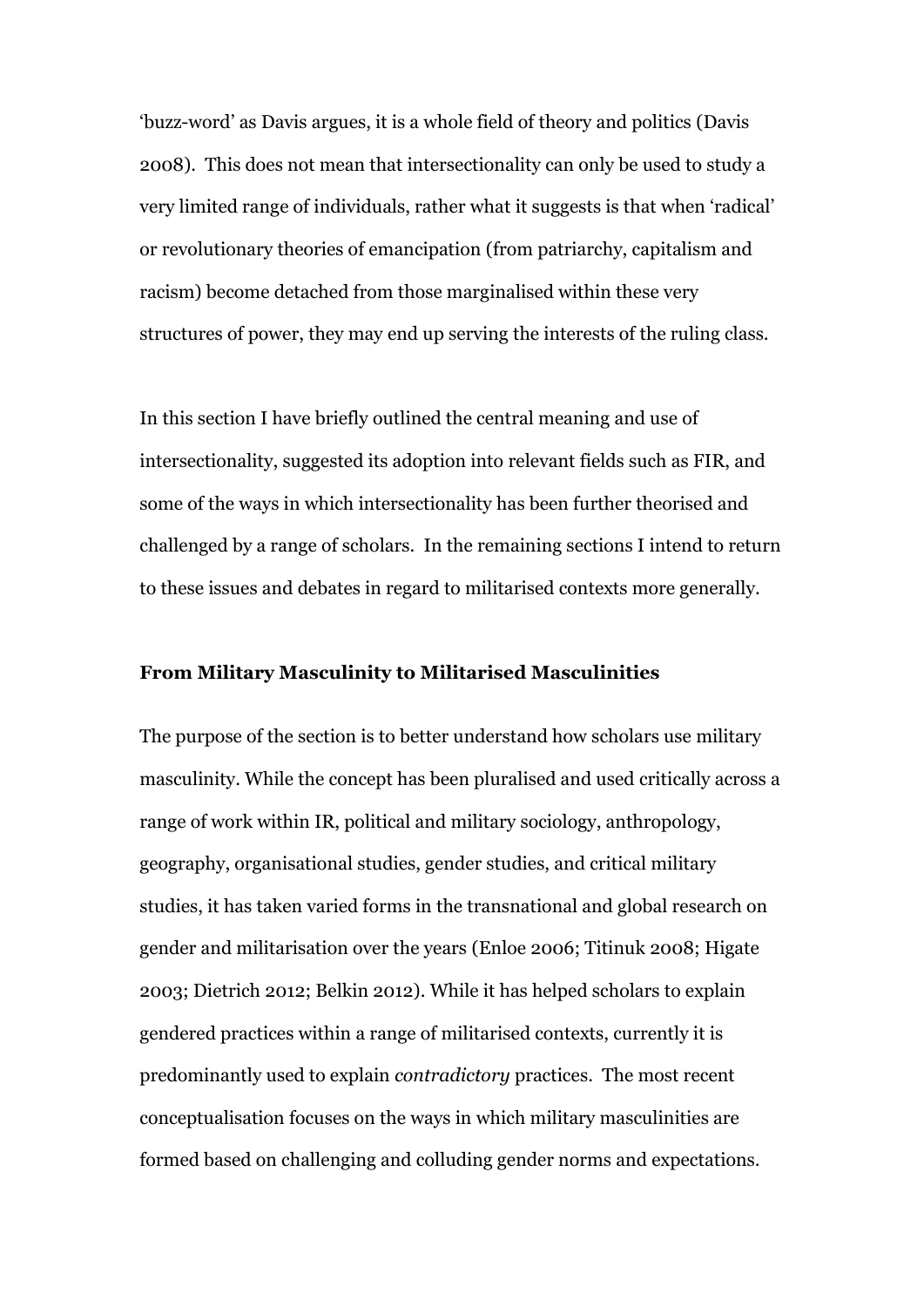In fact the workshop attempted to engage with the complex range of masculinities present inside the margins of the military as an institution and subcultural field. Recent work on military masculinities includes research on conscientious objection and fratriarchal bonding to acts of torture and ranges to include vigilantism---demonstrating that military masculinity is pliable, plural, and practiced in contingent and contradictory ways in many empirical contexts. Despite its temporal and spatial flexibility, military masculinity is now ubiquitous in academic scholarship and I discuss three issues with military masculinity as a starting point for further discussions about intersectionality.

First, two key works have influenced the development of the concept of militarised masculinity and masculinities, and I acknowledge the specific contribution of two scholars. First Enloe has encouraged scholars to pay attention to the process of militarisation rather than focus narrowly on the ideology of militarism in her ground-breaking work on gender and international relations (Enloe 1991). In this work, Enloe develops further her concept of military masculinity when thinking about the ways in which military institutions are sites of the production of both culture and gender. Here she suggests that gender roles are given opportunity and space to play out, as well as to produce extremes---hyper military masculinity being one example. She also points to the ways in which certain forms of martiality (exclusively associated with men) is hyper-valued within most societies and how this contributes to the glorification of men's participation in violence and war. In thinking about military masculinity, it is not surprising then that feminist scholars such as Enloe, began to think about the *process* of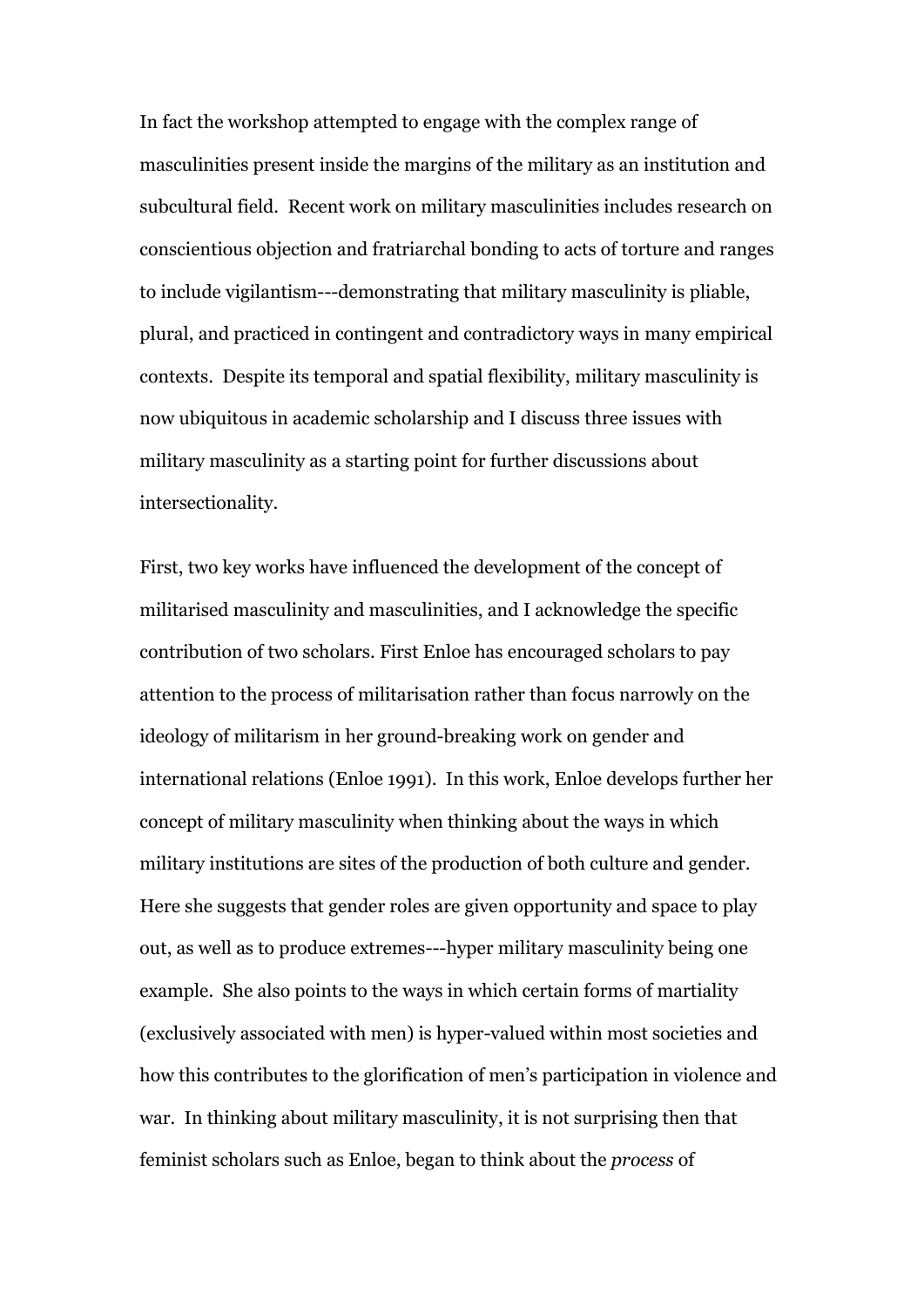socialising that takes place in militarised settings (Enloe 1983, 2000). Thus the social, constructed, contingent, fluid and multiple ways in which individuals are produced as gendered subjects, given a prescribed set of gendered roles, and how those individuals identify themselves, and perform gender within military institutions and settings has been afforded critical attention (Enloe 2000, Whitworth 2004, Higate 2003; Parpart 2015; Zalewski and Parpart 1998; Belkin 2012).

Early conceptualisations of military masculinity focussed almost exclusively on formal military settings---that is on national and state militaries. In general, military masculinity tends to be utilised in a range of feminist scholarship as a 'thing' that is carried, possessed or produced as an object through military socialisation and found within military culture (except Enloe 2003). As such, it was seen, in the early inception, as a singular form of gendered practice---following on from Connell's early conceptualisations of hegemonic masculinity (Connell 1987, 1995, 2005). Of course the ways in which military masculinity has evolved as a conceptual lens and a site for empirical research means that there is no single definition, nor is it confined to feminist theorists alone. Military institutions now consistently analyse their own gendered and racialised cultures---although very often this is for improving efficiency and effectiveness in military operations. Further theorisations include that of Dudink, Hagemann and Tosh (2004) Parpart and Zalewski (2008) Belkin (2012), Whitworth (2004); Masters (2005); and Duncanson (2009, 2013, 2015). However, it was Paul Higate's edited collection (2003) that took up the challenge of further theorising military masculinity. In particular the work engages with Connell and other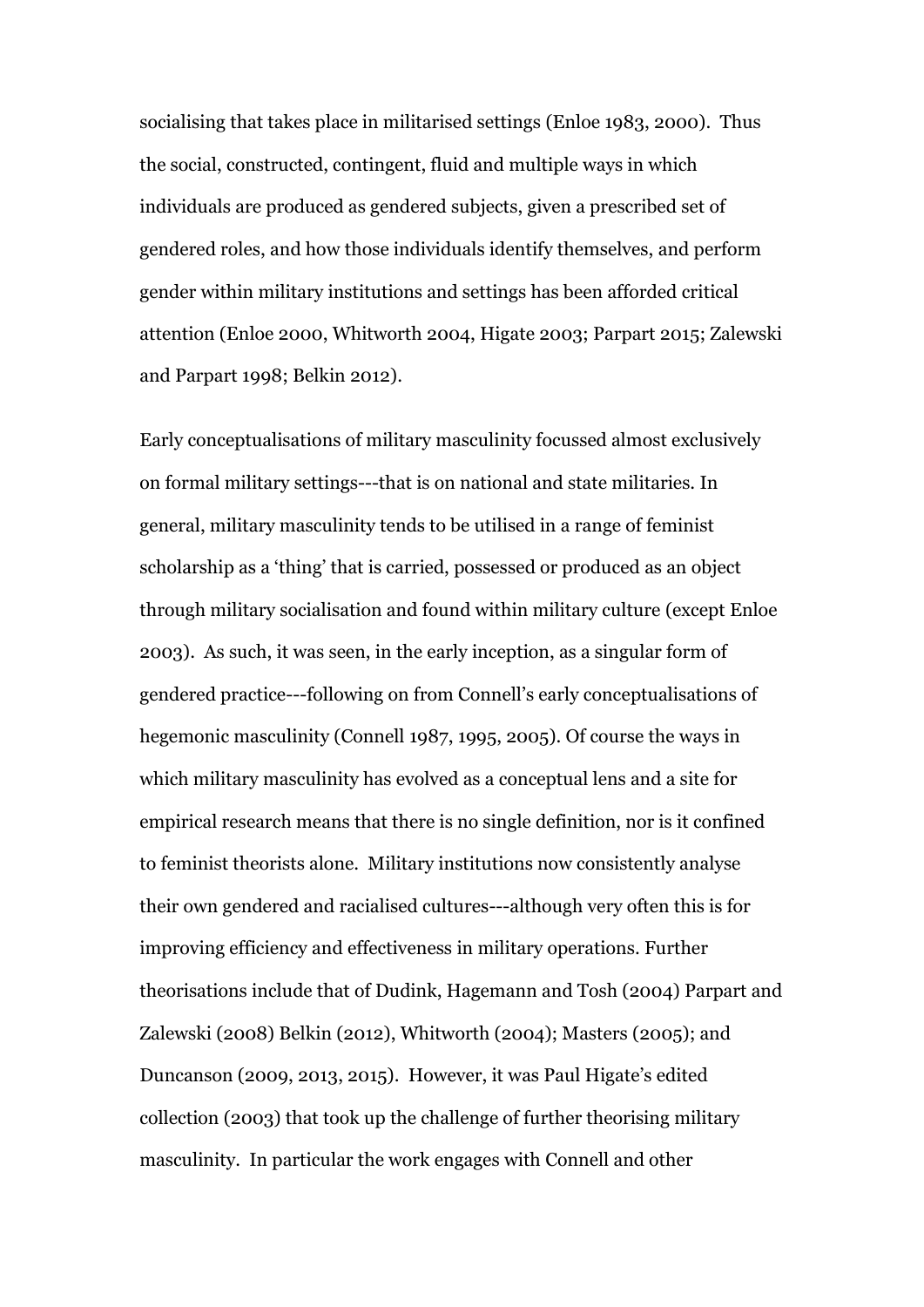masculinity scholars and succeeded in pluralising militarised masculinity. This work expanded the concept in such a way that scholars no longer talked about masculinity within military settings as something culturally specific, socially entrenched, pathological, or always already there in the same form-- rather Higate's collection emphasises at how men [sic] become 'manly' warriors through twin processes of gender and military socialisation (ed. Higate 2003). The 2003 collection suggests that it is difficult to simply place the military and masculinity (in an additive way) together---rather both are mutually constituting. At times, in analyses it is difficult to pinpoint which is more influential--- military culture or gender culture! Importantly, Higate's collection began to pave the way for thinking about militarised masculinities in non-traditional contexts. Thus, work on masculinity amongst rebel groups, militias, gangs, thugs, terrorists and jihadis began to be developed within this sub-field (Amar 2013; Rommell 2016). This challenged the idea that military values only belonged to fields where there was a formal military setting. More contemporary work is concerned with the drone operator, the military lawyer, the conscious objector and so on (Tidy 2015, 2015a).

These two tracks of argument have been absolutely crucial to the conceptualisation and use of the term militarised masculinity/masculinities. This is because militarised masculinities mean that the fluid nature of militarisation and masculine socialisation in these frames allows scholars to focus on masculinities in practice and discourse. Rather than using militarised masculinity as an explanation for various negative developments within military settings, scholars are encouraged to probe deeper into what militarised masculinities look like and how they come into being. For example,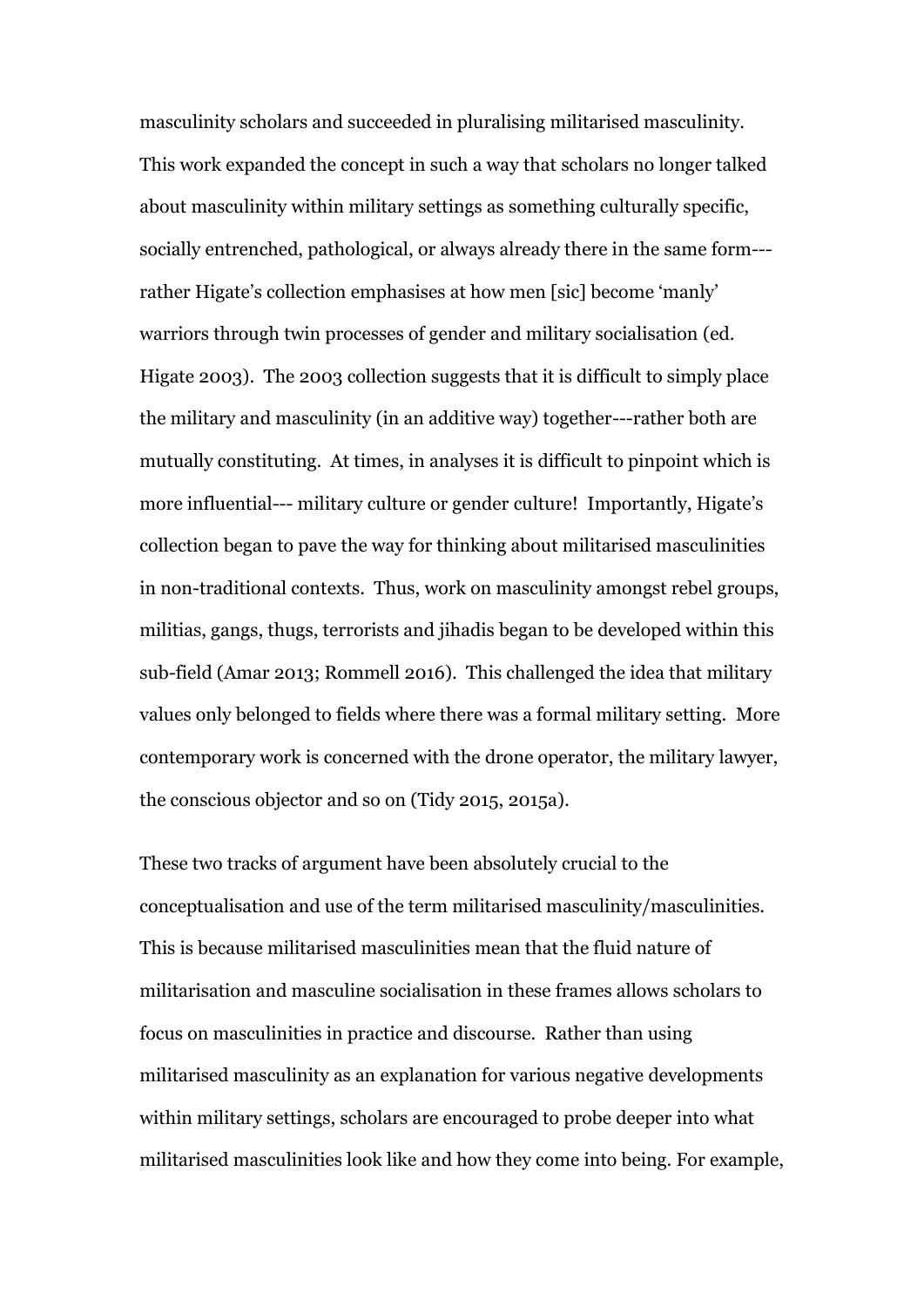in Stern and Ericsson-Baaz's study of perpetrators of sexual violence, they focus on the discourses of perpetrators of sexual violence in the DRC construct as to their different motivations for such acts of brutality (Ericsson-Baaz and Stern 2012). In their research, they pay attention to the narrative strategies used by men to construct and produce themselves as fearsome and honourable military men despite admitting to being part of the perpetration of violence. Similarly, Lomsky-Feder and Rappoport in their work on models of masculinity in the Israeli context demonstrate the influence of nation on men's different constructions of masculinity (Lomsky-Feder and Rappoport 2003). Lomsky-Feder and Rappoport view masculinities as being produced hierarchically in one military context, and as being influenced by very different military experiences (Russia and Israel). Both of these scholars' use of militarised masculinity provide us with a more complex account of what motivates men to commit violence (organised or otherwise) in certain contexts, rather than assuming that it is merely an unintended consequence or unintentional by product of male embodiment or male sex roles and military culture.

Thus the work of Cynthia Enloe in challenging understandings of militarisation, and Higate's edited collection on militarised masculinities was a catalyst for rethinking military masculinities and masculinities in conflict (Kirby and Henry 2012). This is turn led to the development of work examining a range of masculinities within militarised (and not only military) settings—in particular Belkin's work *Bring Me Men*, was seminal in challenging the idea that military masculinity is a singular and homogenous outcome of military socialisation and/or military culture and that it is always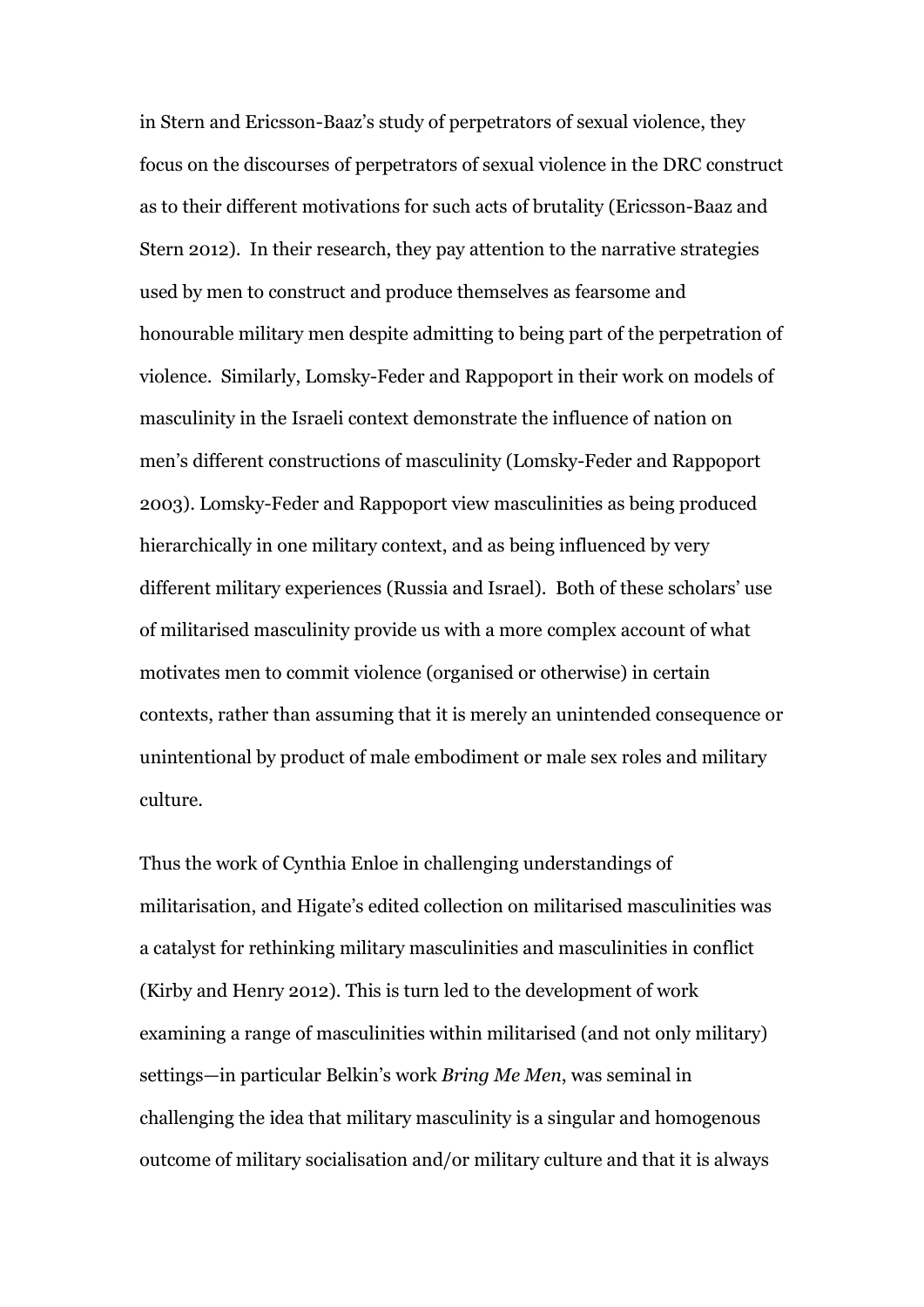constructed in opposition to femininity and/or heteronormativity. Titinuk's challenge to narrow definitions of military masculinity (2012) went some way to challenge any tendency towards simplistic or pathological definitions by demonstrating that military organisations also revere various personal characteristics traditionally associated with femininity such as sacrifice, compassion and cooperation. Thus militarised masculinities are not constructed purely on the disavowal of all that is feminine or associated with women.

This led to two further developments. The first was a minor interest in female military masculinities (Tasker 2011). Tasker used the portrayal of female soldiers in Hollywood films to reconceptualise military masculinity without the male body---influenced by Halberstam's work on female masculinities more generally (Halberstam 1998). Tasker takes Halberstam's conceptualisation of non-normative gender and sexuality is applied to female soldiers who are depicted as occupying a parodic, mimicking or inauthentic military masculinity. In the films *Courage Under Fire* and *GI Jane*, Tasker finds evidence of military masculine space where women are able to perform gender in both conventional and unconventional ways. Actress Demi Moore, for example, labours to shed her 'femininity' by shaving her head and wearing an undershirt traditionally seen as men's attire, in order to be accepted as a legitimate soldier. Moore's character is finally accepted as a legitimate man amongst her male military peers, after she demonstrates her ability to be 'just like the men' in her squad. This work contests the scope of military masculinities by insisting not only on their plurality, but by questioning the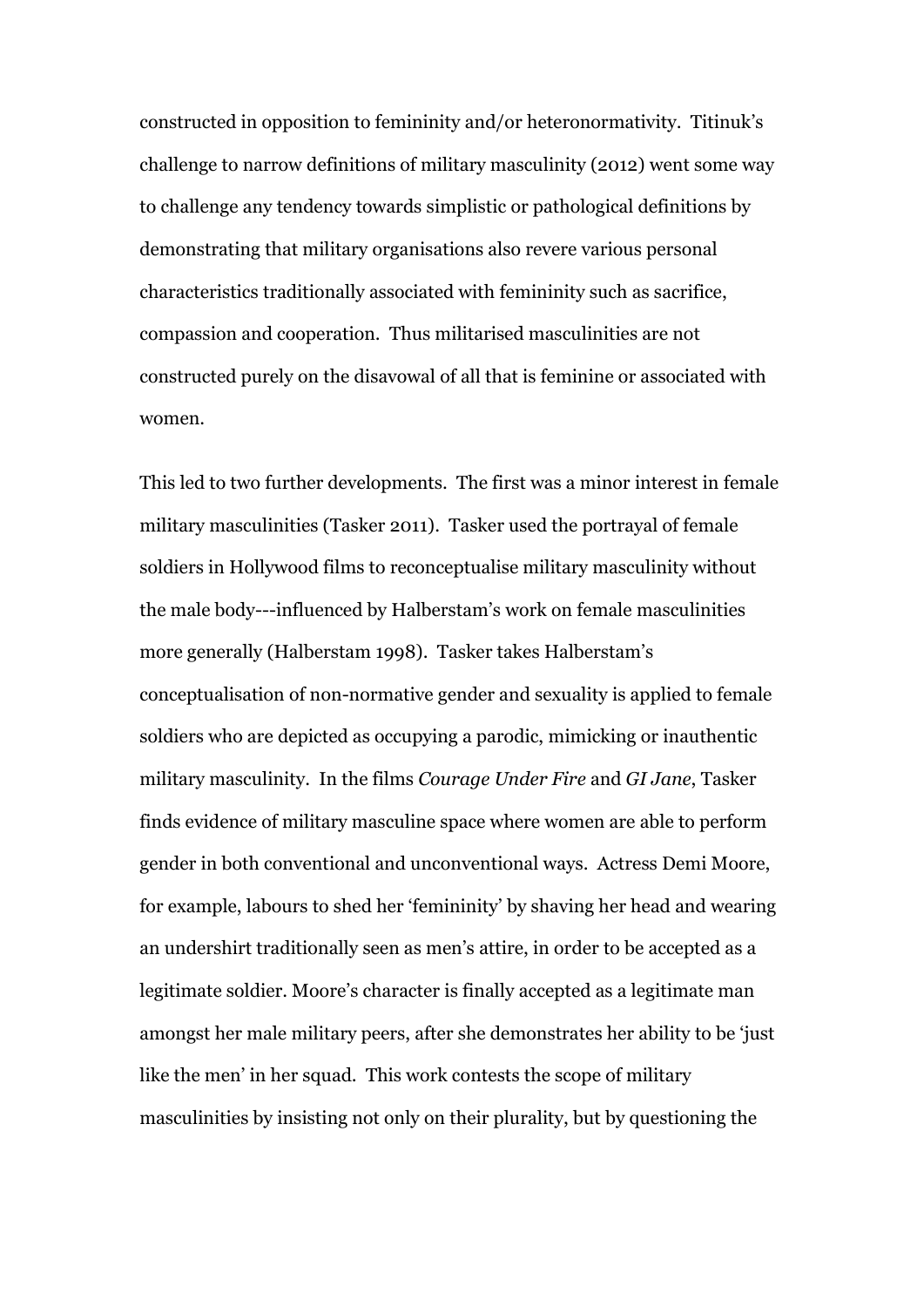very constitution and production of masculinity as a social expression of gender.

The other development is found in work examining both military femininity (Ombati 2015) and masculinity, as Dietrich does in her 2012 piece on militarisation in Peru, El Salvador and Colombia. This work, along with that of scholars such Myrttinen (2013); Parpart (2016); Maringira (2015) and Stachowitsch (2015) begins to pay attention to internal differences and inequalities amongst men. What these more recent works suggest is that the study of militarised masculinities has expanded considerably and draws on a range of concepts and theories. This is why it is unsurprising that intersectionality has appeared in the literature. Masculinity scholars have looked towards feminist theory for some time now, and in order to understand the complex theoretical terrain of military and militarised masculinities, scholars have turned to 'classic' texts, including that by Crenshaw and other intersectional theorists. As such, it is not surprising that the intersectional 'turn' should now make headway within the study of men, masculinities and the military.

## **Critique of Recent Scholarship Employing Intersectionality in 'Privileged' Military Contexts**

The aforementioned scholarship on diversity and differences in military and militarised settings draws on the concept of diversity in somewhat problematic ways. Intersectionality has not generally been theorised as a 'technology' (as has been previously outlined)---but in the scholarship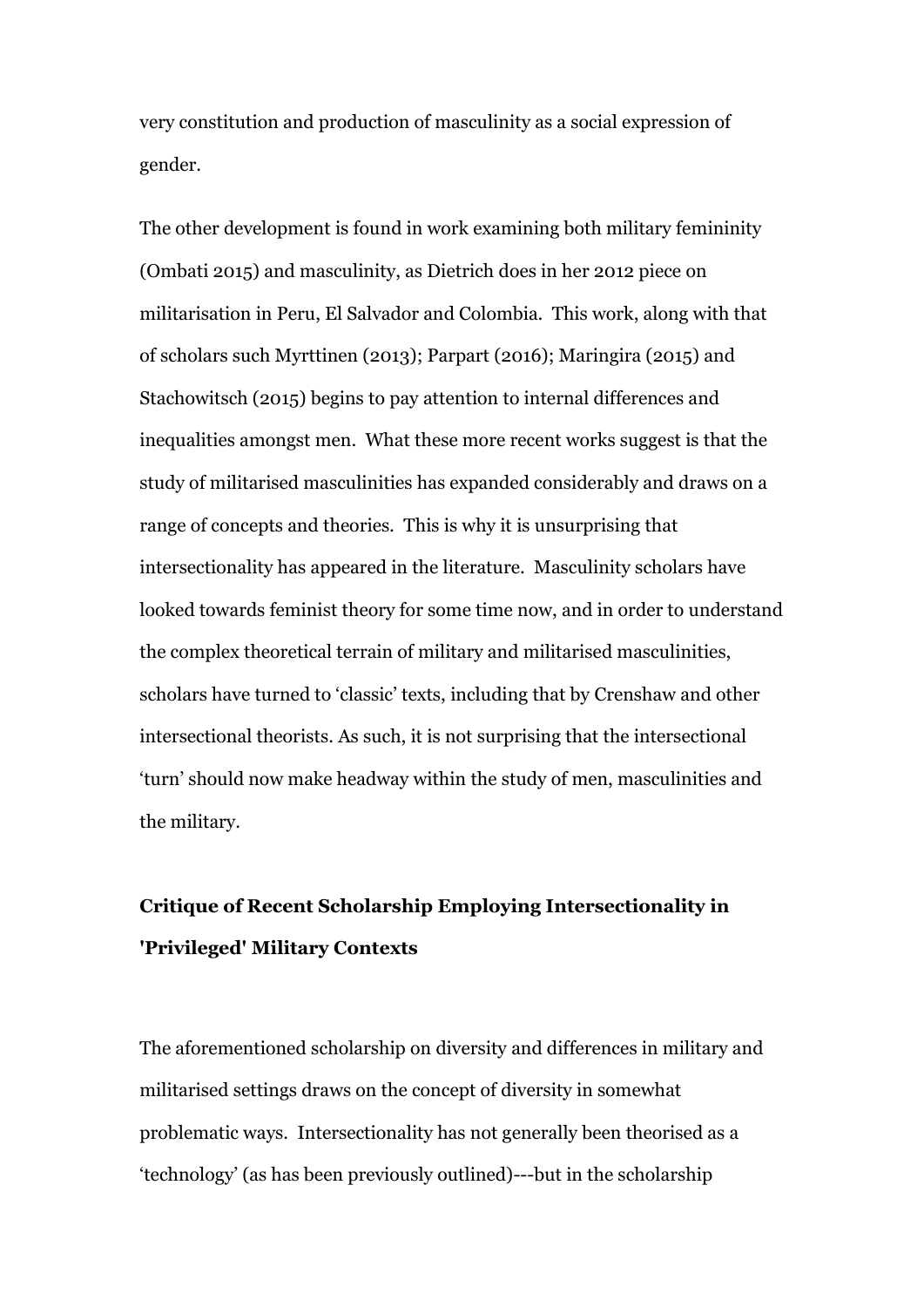empirically located in privileged sites or on axes of identity that are assumed to be privileged (i.e. masculinity), I argue that intersectionality figures in a partial and politically incomplete way. Thus, what happens to intersectionality when it is used in militarised empirical spaces? And subsequently, what happens when intersectionality is discussed in a workshop where black women are mostly absent? What are the ethical and feminist commitments that circulate in these epistemic places? I suggest that when introducing a concept such as intersectionality to the privileged (epistemic and empirical) field of military studies, it is important to reflect on the politics and origins of intersectionality theory in the first instance and that this can go someway in maintaining or repoliticising the use of such radical concepts. In the following section, I show how intersectionality has been introduced to complicate the theorisation and understanding of militarised masculinities such as in the empirical context of Israel and in conflict zones and I raise some issues with what this means for a collective analysis of male domination and the power of men in militaries more generally.

If intersectionality can be introduced to sensitise researchers to pay attention to differences and identities as multiple and interconnected, then research interested in examining men's and women's experiences of militarisation and the military might be an ideal site. Recent research in military sociology and conflict studies has done just that (Sasson-Levy 2011; Lomsky-Feder and Sasson-Levy 2015; Myrttinen *et al.*, 2016). While this is a welcome development in many respects, the subfield of militarised masculinities/masculinities in conflict has already undergone considerable contestation in recent times (Kirby and Henry 2012). Kirby and Henry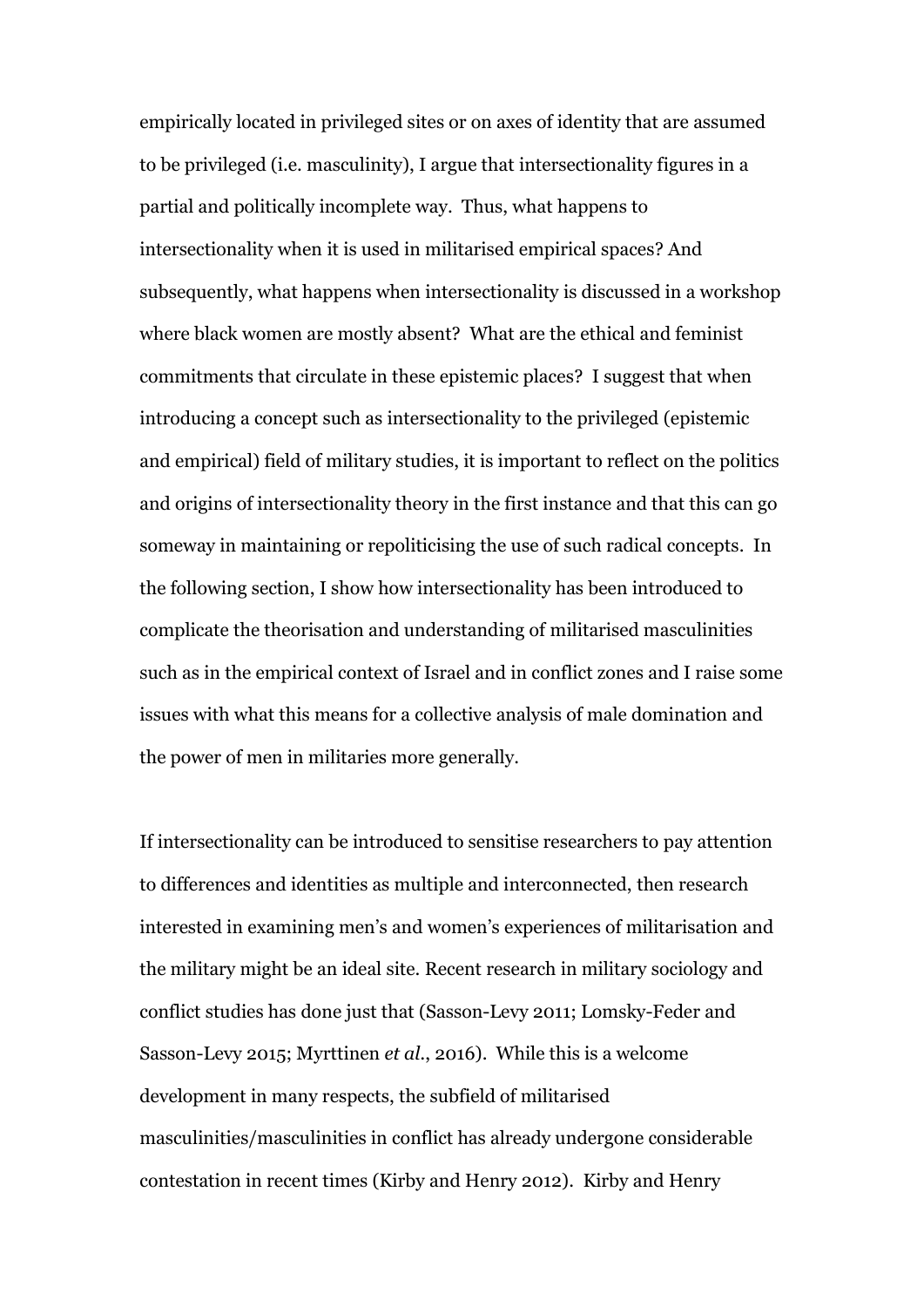(2012), argue that rethinking masculinity must include an account of masculinity that does not relegate men's violence to pathological or essentialist explanations. But this recent work does not take up intersectionality centrally even though it is concerned to challenge simplistic readings of men's practices in conflict and postconflict settings. Several recent pieces of work (partially discussed at the workshop) take up intersectionality in an attempt to problematise gendered, homogenising tendencies in the work on militarised masculinities. However, this work does not sufficiently acknowledge the history of intersectionality nor does it provide a structural analysis of inequalities---something of which is central to Crenshaw's original conceptual work. In this way, then the take up of intersectionality remains partial and incomplete.

During the Newcastle workshop, Sasson-Levy presented a paper in which she invokes intersectionality and explains how studies of militarised masculinities in the Israeli context have used feminist-inspired theories of difference in order to better understand the differential position and experiences of male military personnel. This presentation was based on previously published work which outlines a intersectional approach. What is original is that Sasson-Levy contributes to the introduction (and intervention) of intersectionality into studies of militaries and as such enables a certain type of analysis which accounts for the multiple positions that military men and women occupy in the specific Israeli context. As Sasson-Levy writes:

'The scholarship on militarized masculinities thus combines intersectionality theory, by examining different groups of men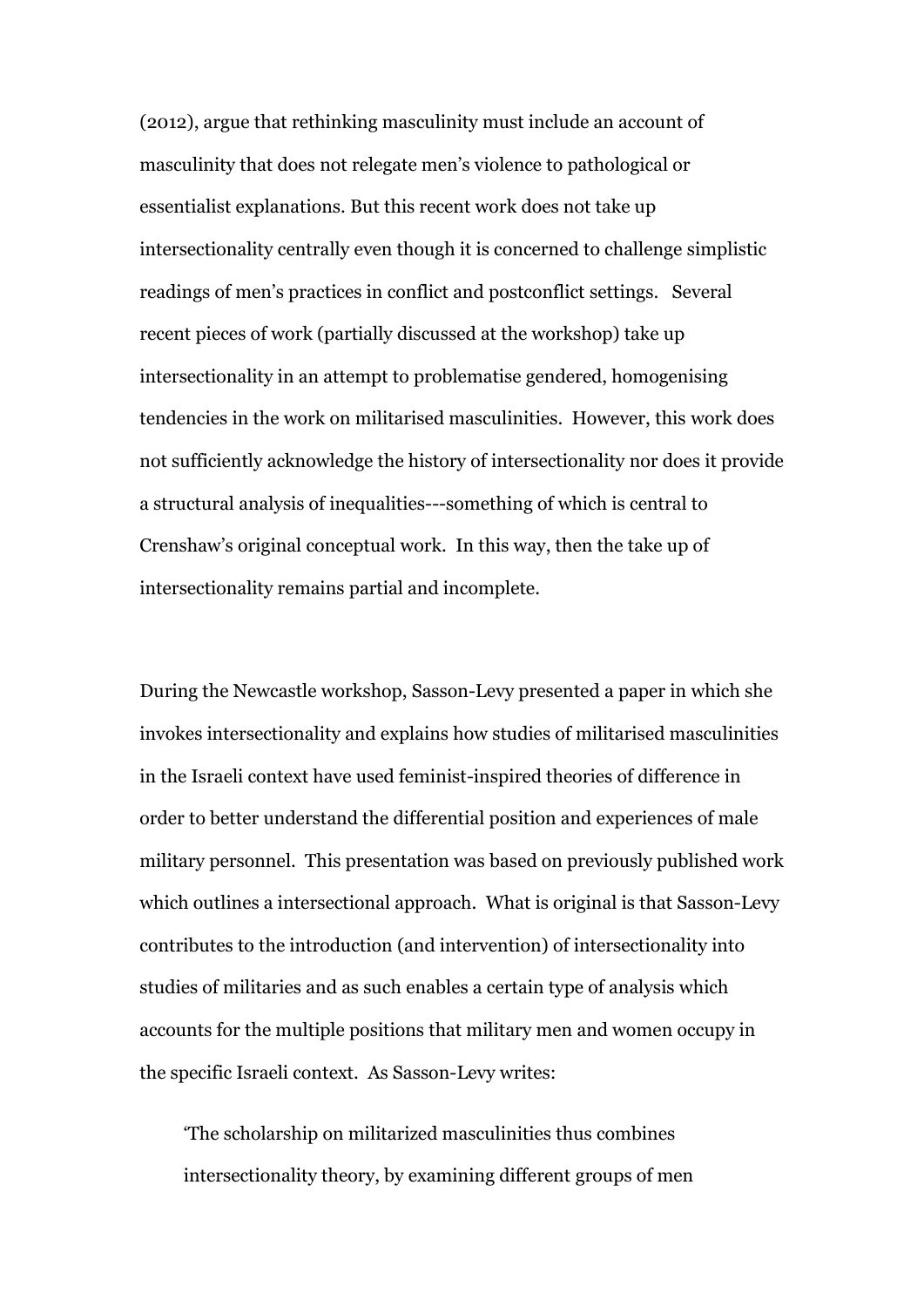(immigrants, Mizrachim, Ashkenazim, homosexuals), with the inequality regime approach, which looks at various military locations (blue-collar, white-collar, combat). By deconstructing the monolithic conception of militarized masculinity, this research enables us to explore how the military relies on distinct constructions of military masculinity and their interdependence.' (Sasson-Levy 2011: 85)

Sasson-Levy focuses on the structuring effects of multiple differences, with an emphasis on gender and class which she argues dictate the limits and opportunities of soldiers within a militarised society and organisation. In a stratified social context such as Israel, it is not surprising that scholars have turned to concepts such as intersectionality (and inequality), in order to understand the ways in which differences *matter*. While Sasson-Levy's work acknowledges the roots of intersectionality in black women's lives, and challenges patriarchy and the class system in the Israeli military context, it does not dwell on the idea of 'intersecting oppressions', nor does it engage substantially with the category of 'race'. In this context, the radical potential of intersectionality to challenge power relations and to make visible the multiple forms of oppression that some individuals experience is side-lined. And while the research is focussed on social differences inside the Israeli military, the use of intersectionality could have been used to focus on the ways in which the specific actions of militarised individuals and the institution contribute to a compounding of oppressions by those subject to the power of the Israeli military in relation to those targetted and racialised as other such as the Palestinians.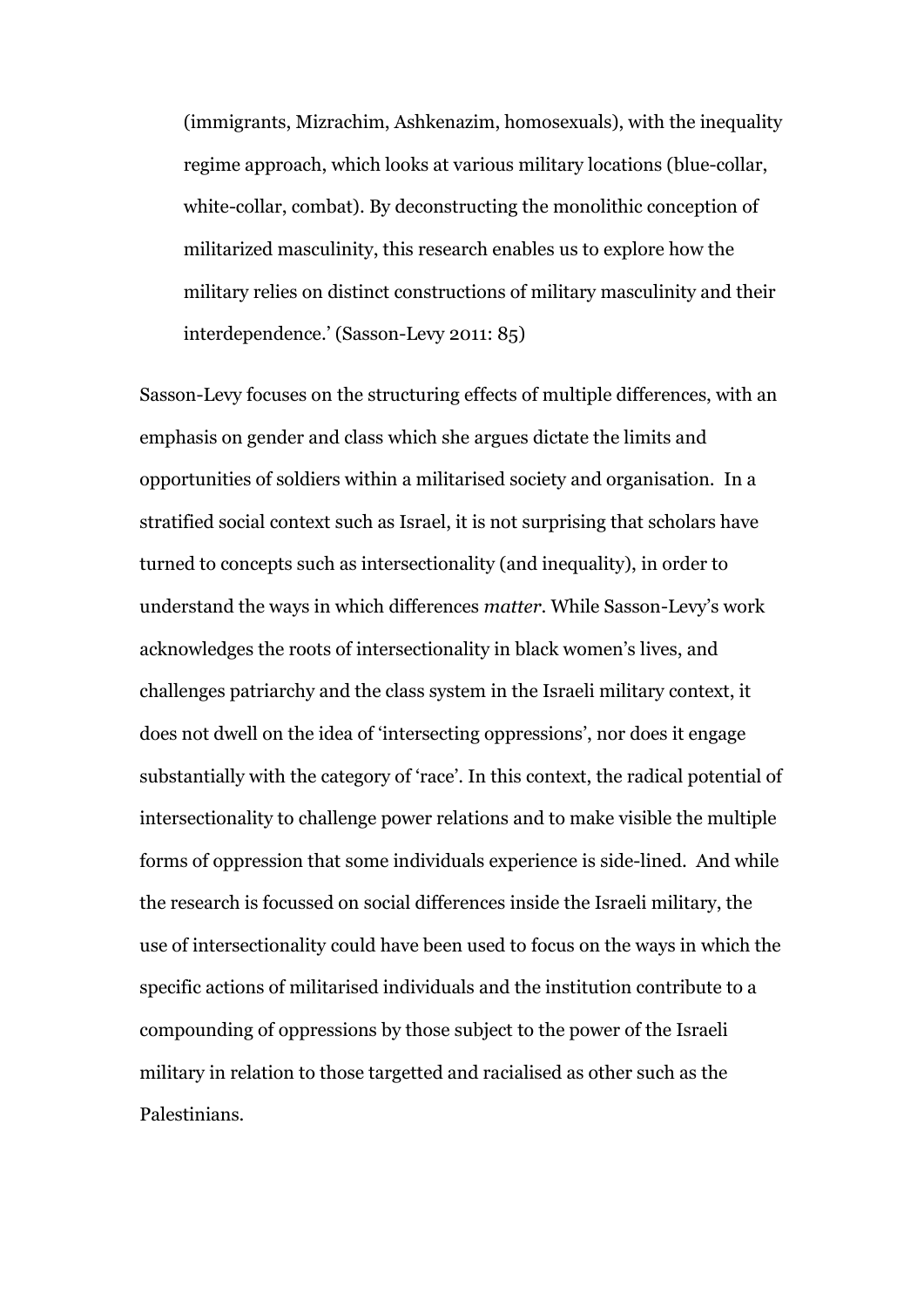A second presentation, also focusing on the Israeli military context relied upon intersectionality in order to understand the experiences of professional and personal marginalisation faced by soldiers of minority ethnic origin. Kachtan's presentation, based on previously published research reflected many of the social divisions present in Israeli society with soldiers being distributed into prestigious and powerful positions inside the military organisation according to their ethnicity (Kachtan 2015). This practice, it was presented, emanates from competing forms of hegemonic masculinity where processes of ethnicisation contribute to hierarchal gender relations (masculinities). Kachtan argues that intersectionality has not been used to study differences amongst men in relation to class and ethnicity (2015). Kacthan's detailed analysis of the ways in which masculinities are distributed in the gender order challenges the idea of a monolithic military masculinity. The work also draws attention to the intersecting identities that feature within the Israeli military and that give rise to processes of ethnicisation, discrimination and preferential treatment of certain men and although not specifically focussed upon, racialisation. Yet, Kachtan's account of marginal military masculinities seems narrow in scope. Kachtan concentrates on two main axes of identity: gender and ethnicity. Although class is somewhat invoked (at least in the conclusions) it is also sometimes conflated with ethnicity. What is not explored in more detail is whether these intersecting differences matter outside of the military institutions, and whether they form the basis for oppression in society more generally. Furthermore, Kachtan could link how masculinities relate to femininities within the gender order-- after all fratriarchal relations are relevant to how male domination over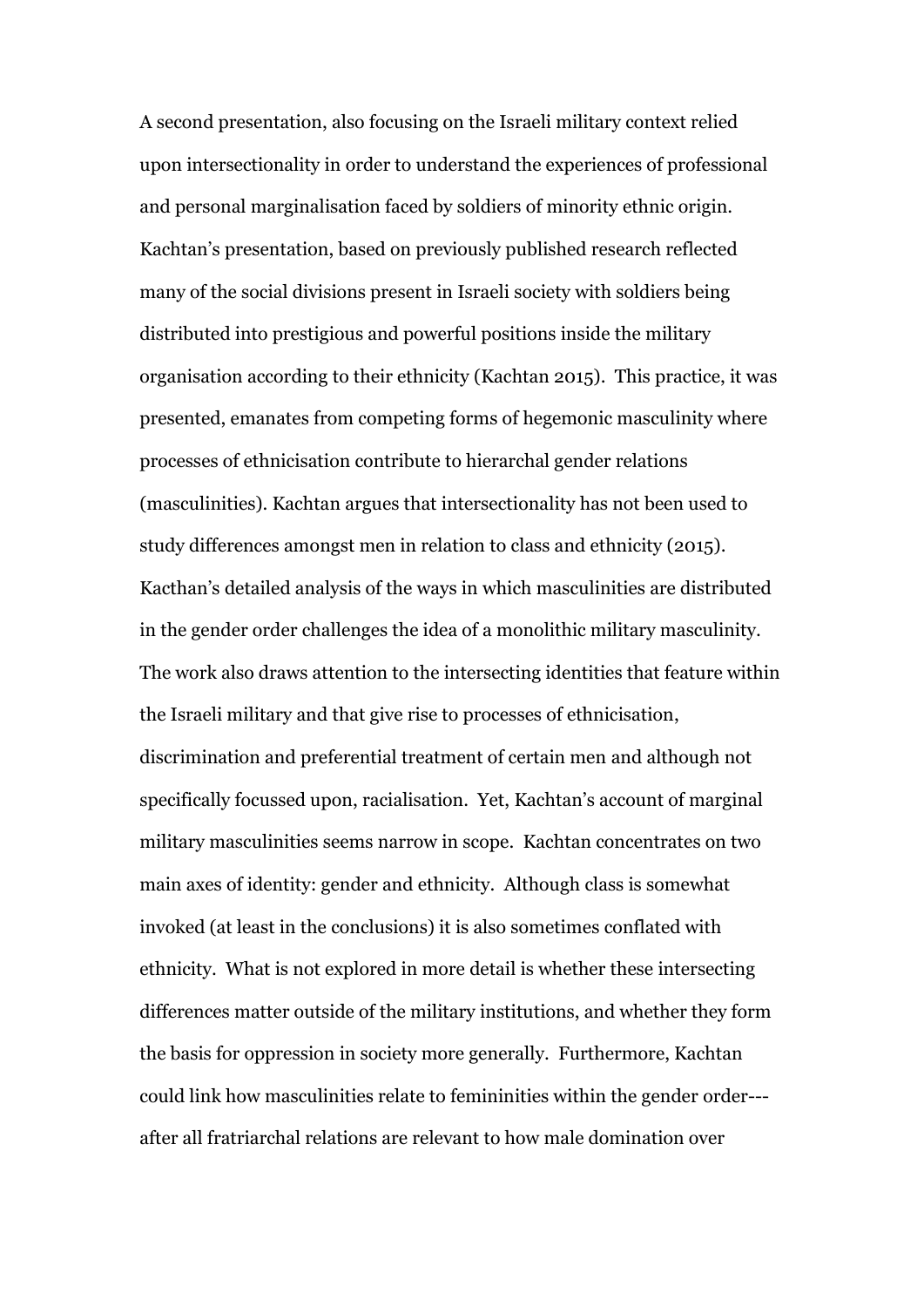women is maintained in patriarchal cultures (this is taken up in more depth by Sasson-Levy 2011).

While the attention to multiple or intersectional differences seems to be an important development in studies of Israeli society, it is curious how little of the scholarship provides a rationale for why intersectionality is the most appropriate conceptual frame for understanding military men's experiences (of marginality or privilege). Why should the concept of intersectionality (and therefore intersecting oppressions) be used to study marginality within such a powerful and exclusive institution as the military? In both presentations and the previous or subsequent published work there is only the briefest of connections made to black feminist thought and to some of the history and context of intersectionality. Despite intersectionality sensitising the researchers to differences within gender groups and experiences of marginality, the invisibilisation of poor, 'racialised' women inside and outside of the military is not attended to in any depth. What of the Palestinian gendered subjects who remain eclipsed? Thus, how is it that Israeli female soldiers or Israeli 'ethnic' soldiers are only acknowledged to be positioned on the 'margins' within their militaries, but not at the centre, or in privileged ways in relation to 'other' women civilians?

These presentations and articles are reflective of the broader trend in how intersectionality is used. In a recent article Feder-Lomsky and Sasson-Levy invoke the concept of intersectionality (2015). In this piece, there are no explicit references to the work of US Black feminists or to Crenshaw herself. This omission is not particularly surprising as it might be that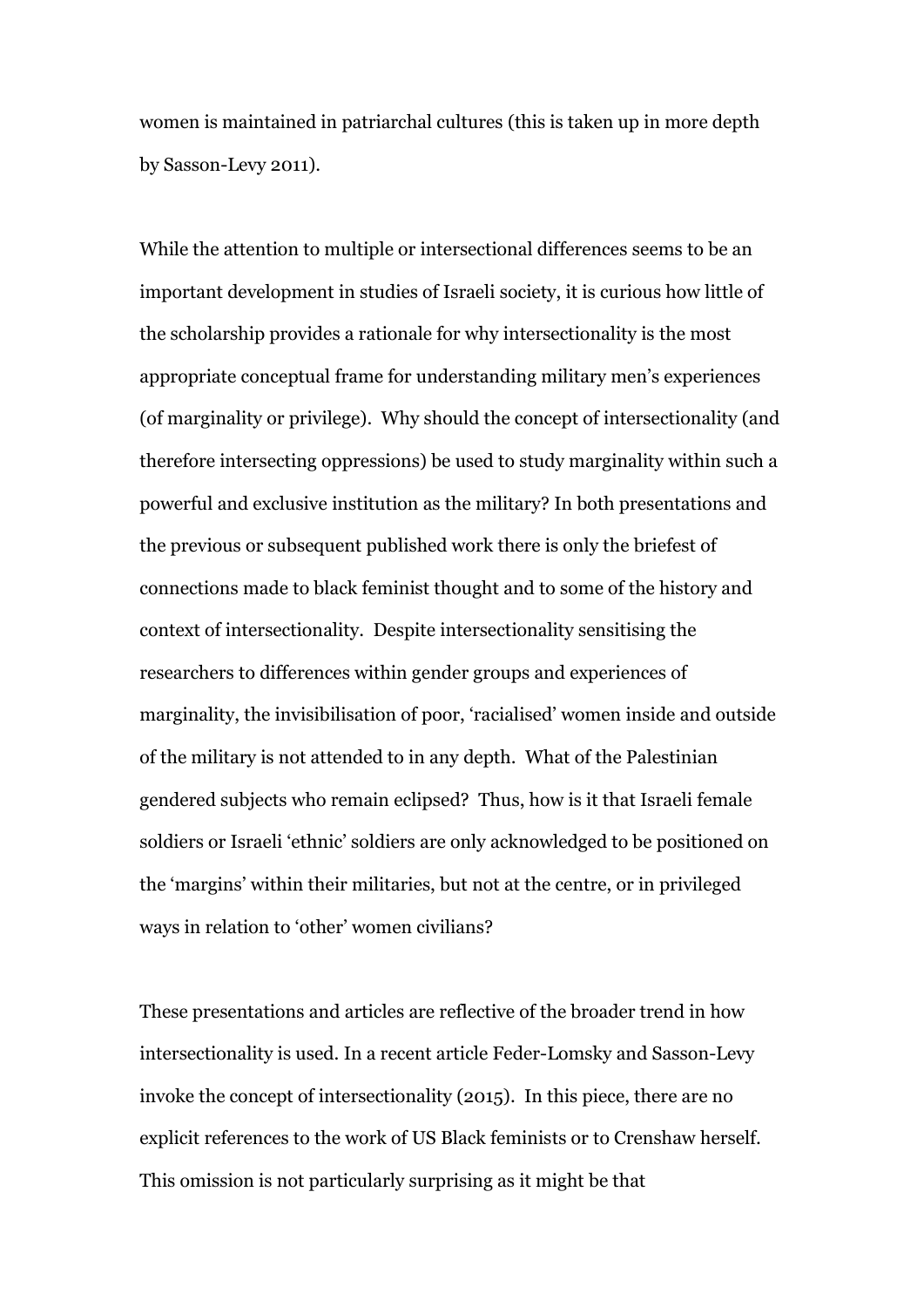intersectionality has become so ubiquitous and mainstreamed in academic research that it has begun to take on a quotidian feel. Has intersectionality come so far that it has left its black mothers behind? Has it been successfully co-opted into FCMS that there is no longer a requirement to remember and acknowledge its own political heritage? I suggest that recent work on intersectionality could do so much more and that future work should see a return to the origins of the concept not as a disciplinary requirement, but as a way of moving across epistemic time and space in order to engage in a transversal politics (Yuval-Davis 1997). It could, for example, make visible the hierarchical ways in which gender is manifest in a militarised society and to acknowledge the history of the concept of intersectionality without giving up the possibility to use intersectionality in politically challenging ways.

Interestingly, a similar trend is noticeable in some work on men and vulnerability in conflict affected regions (Myrttinen *et al*., this volume). This work uses intersectionality rather instrumentally and more as a sensitising concept in the context of the highly politicised practical space of the humanitarian or conflict space. It draws attention, once again, to the idea that militarised masculinities are not created equally, and that many men experience marginalisation and a loss of power in the face of hegemonic forms of power. In another presentation, this time interested in militarised masculinities in conflict contexts, intersectionality is invoked in order to better understand men's (this time contradictory) experiences of war (Myrttinen *et al*., this volume). In this emerging field of masculinity studies is an interest in men, masculinity and vulnerability in conflict contexts. Myrttinen *et al*., highlight the ways in which men in militarised contexts may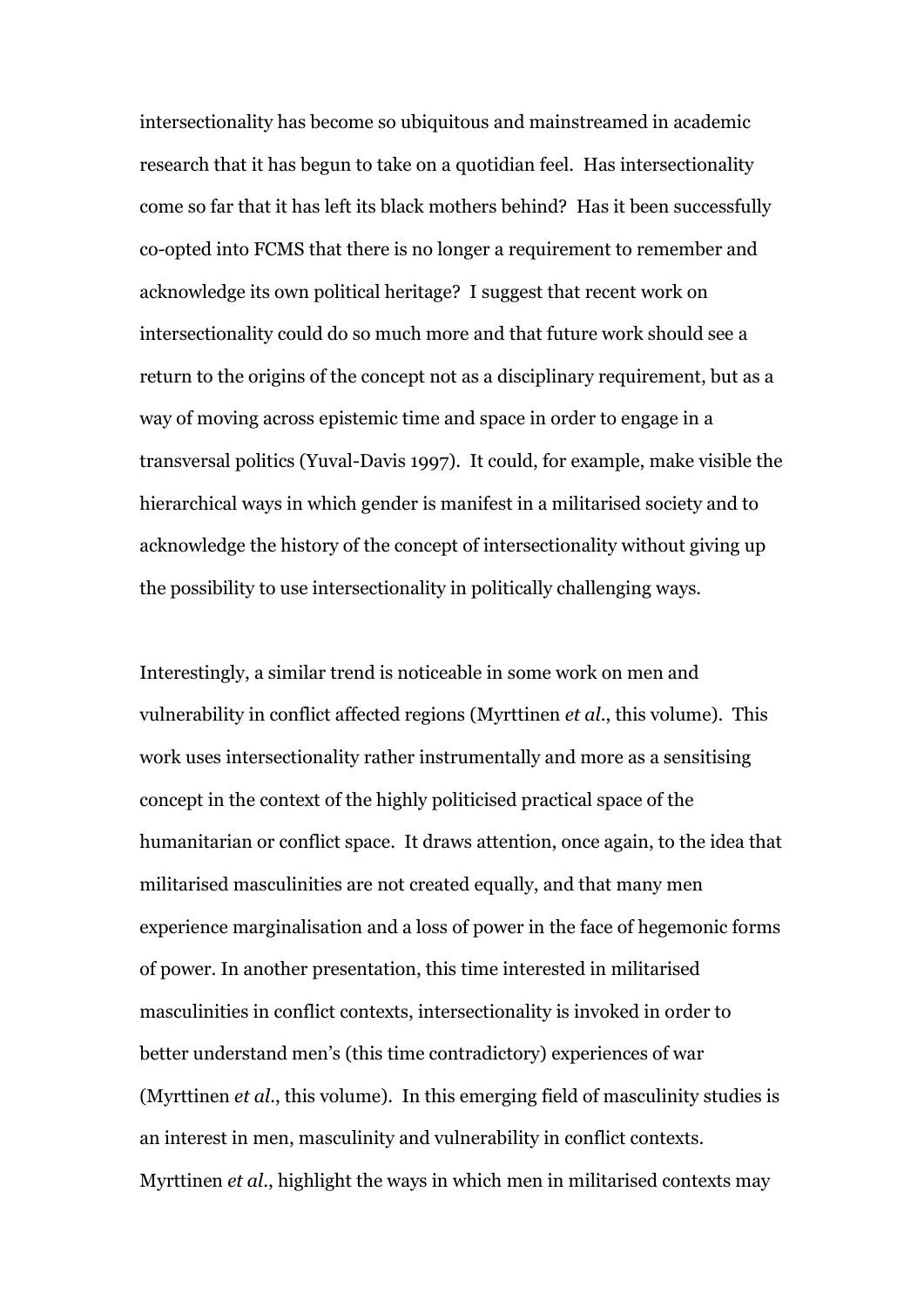be made marginal and even vulnerable in times of war, where masculinities are suddenly redesigned.

Drawing on the concept of 'thwarted' masculinities, Myrttinen *et al*., argue that the pressure for men to conform and perform to hegemonic ideals of masculinity can be a source of frustration for men living in warzones (this volume). Men may be subject to militarisation and martial values in the wake of not being able to exercise hegemonic power and agency and not being able to attain the 'dividends' that male power promises (Connell 1995). However, it is not only thwarted masculinities that illustrate the marginal experiences of some men, but also the 'vulnerabilities' that men experience as a result of societal expectations. Myrttinen *et al*., use the example of taxi drivers in Sierra Leone and Liberia, who are often assumed to be ex-combatants and therefore treated as militarised men---that is men who deserve to be doled out forms of violent 'revenge' (Myrttinen et al., 2016: 8). These men, they reveal, are often marginalised because of their current and poor economic positioning. Without significant economic power, ex-combatants and poor men in conflict zones can be at risk of violence and social marginalisation. Furthermore, challenging the idea that women are only vulnerable and men only perpetrators/predators, the article focusses on the ways in which gender relations subject some men to a stigmatised or compromised social position. Another example they draw upon is that of male victims of sexual violence (Myrttinen *et al*., this volume: 10). Here they suggest that along with thwarted masculinity, and vulnerable and stigmatised positionalities, men in conflict settings do not uniformly benefit from patriarchal structures and the gender order. Victims of sexual violence are often invisible, or fear the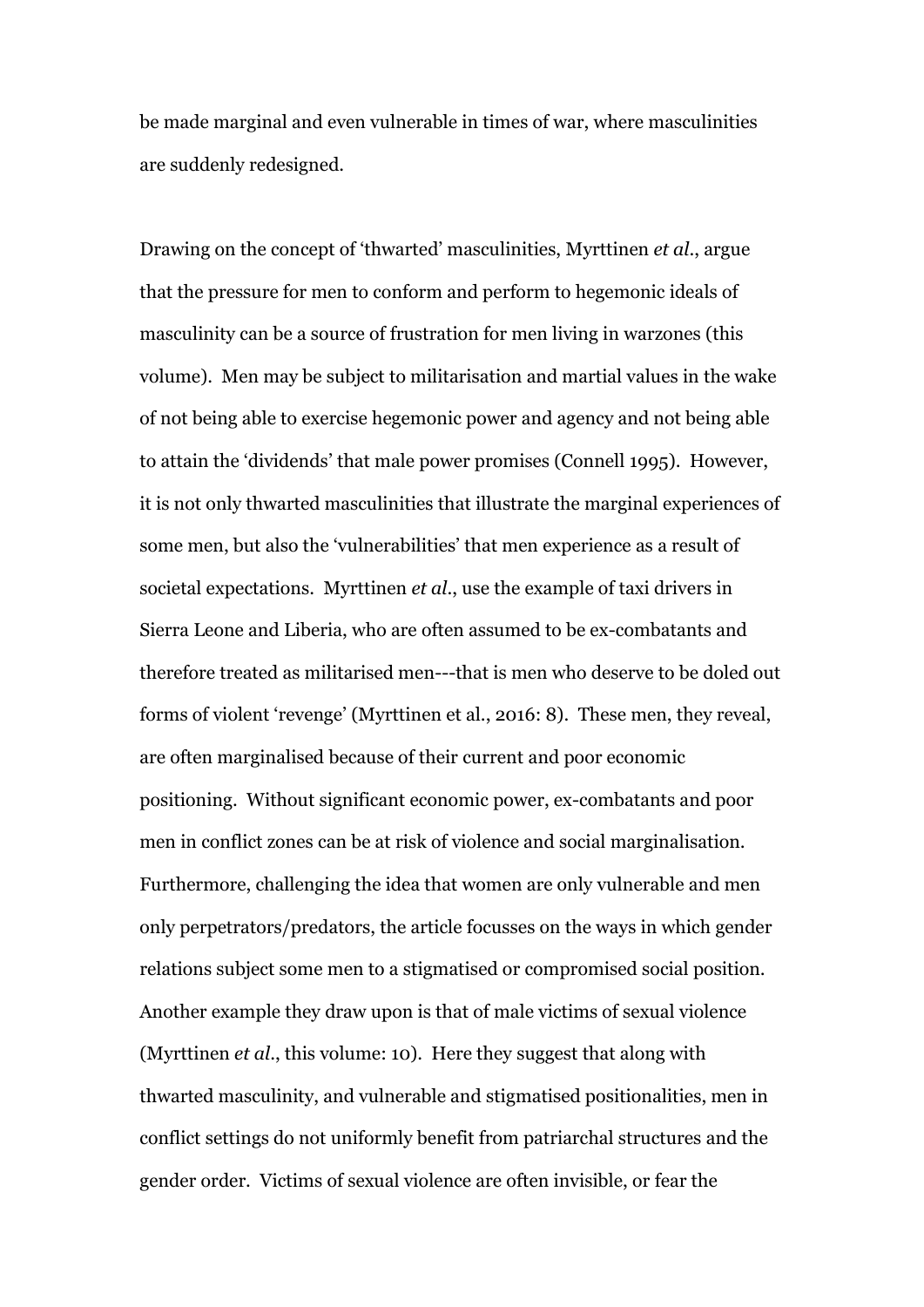repercussions for social perceptions of their maleness. And as such, Myrttinen *et al*.'s work challenges the idea of military masculinities as resulting in wholesale power, especially when examining the ways in which men face the risk of violence unevenly within conflict and postconflict societies.

When seeking to look at the margins of military masculinities, it is not surprising that scholars seek out concepts and theories which provide a complex picture and which permit making linkages and seeing points of intersection and even compoundment. In this section I have argued that while intersectionality can sensitise researchers to the complexity of militarised masculinities and the marginal position of some men, especially in conflict zones, it does not go far enough in challenging patriarchal power relations that persist. This is because masculinity is not only constructed in relation to other masculinities. And consequently, militarised masculinities are not constructed only in relation to one another. A more theoretical and politically 'authentic' account of masculinity must return in some way to the system in which militarised masculinities function---that of the gender order or regime (Connell 1995). If the main aim of the gender order or patriarchy is domination of women, then a logical extension of these analyses should be to question in what ways these new conceptualisations and empirical investigations into multiplicity challenge existing gender relations. How is the hegemony of men, in the end, contested (Hearn 2004)?

## **Intersectional Sensitivities in FCMS: Learning from Global South Peacekeepers**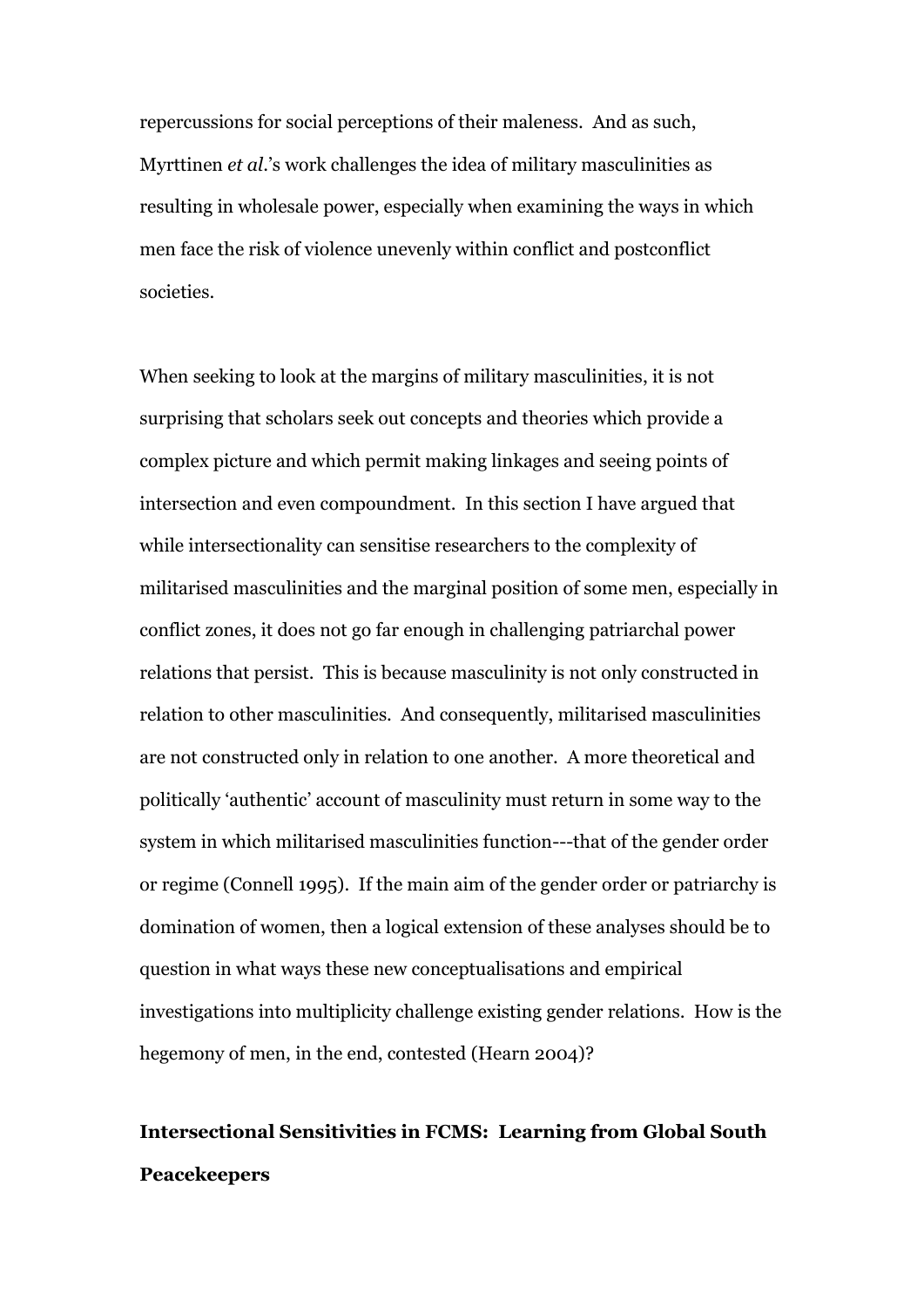Perhaps the process of sensitisation to intersectionality (and its traditional and non-traditional uses) stems also from my own positionality as a black woman doing work on female militarised personnel (REFS). Similarly, in recent research on the everyday lives and identities of militarised peacekeepers, I have previously argued that peacekeepers are not all positioned equally within the peacekeeping economy (X 2015). In particular, in a study of peacekeepers in the UN peacekeeping operation in Liberia (UNMIL) in 2012-2013, X found that there are considerable differences between and amongst male peacekeepers, for example from West Africa and between and amongst female peacekeepers, as in the case of those from India (X 2012).

In this research, male peacekeepers from the Global South are often particularly conscious about their image and reputation within the peacekeeping space. When visiting the Nigerian Battalion stationed outside of Monrovia, I was told repeatedly by the Commander that 'his men were not involved in sexual exploitation and abuse' and that this was a result of 'strict disciplinary regimes' instituted by the leaders and 'top brass'. This statement was repeated (at least three times) throughout the interview, despite the fact that I had made clear that the objective was to research the everyday experiences of peacekeepers and their 'positive' contributions to the local communities. Nigerian peacekeepers portrayed themselves as hard-working and upstanding men, who prided themselves on a professional and disciplined working environment. By not interacting with local people other than under very regulated conditions, Nigerian peacekeepers refashioned themselves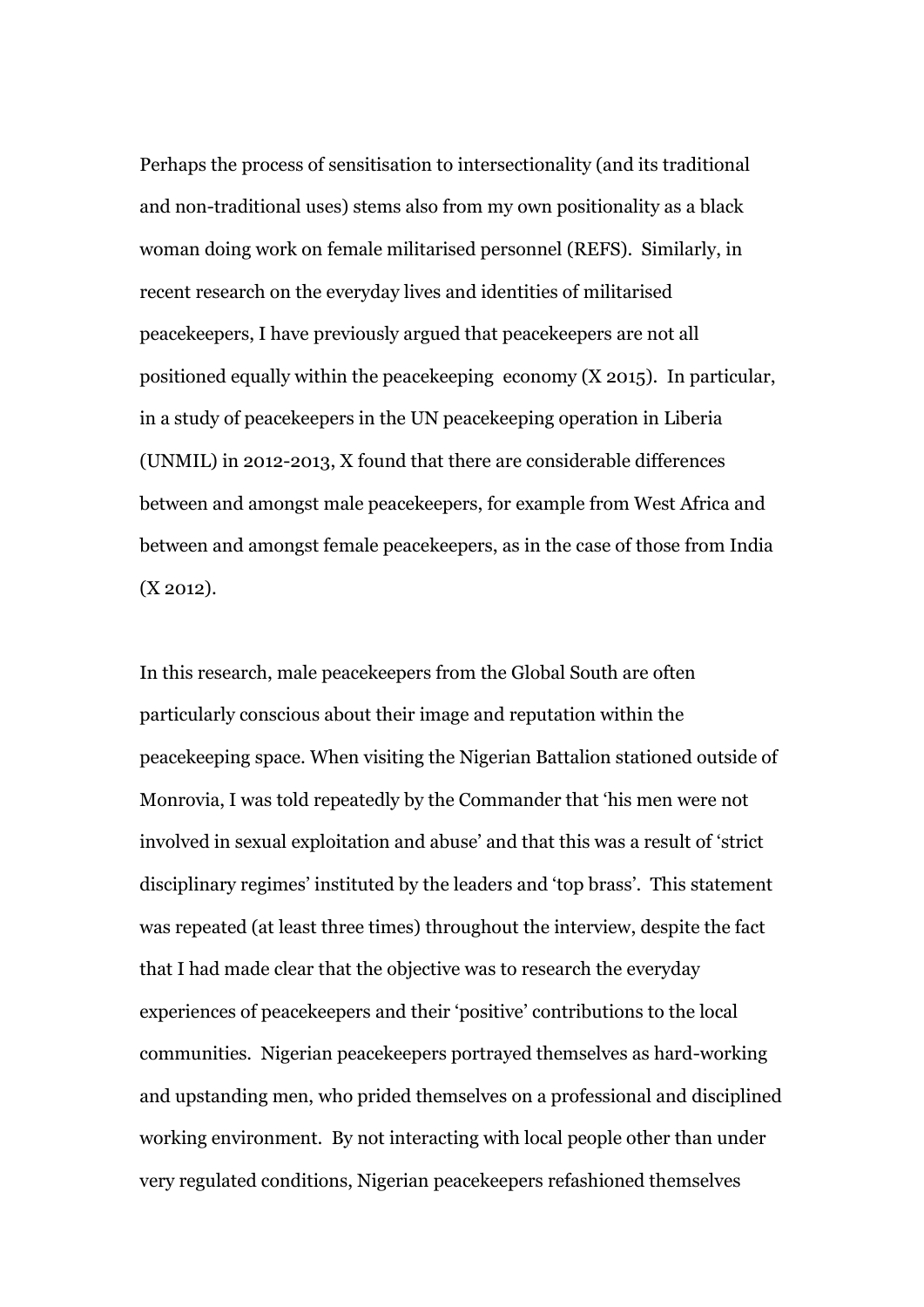under a more disciplined and 'clean' masculinity. Their accounts were continually and implicitly comparative. The Commander recounted how 'his men' were highly trained and professional, and he facilitated a further set of observations and interviews with a group of Nigerian peacekeepers giving Physics lessons in a local high school in Monrovia. A central concern to Nigerian male (and female) peacekeepers was to improve their reputation amongst locals and internationals, as they believed their conduct and image from previous missions (ECOMOG) was less than commendable (see also Higate and Henry 2009). Similarly, male military peacekeepers from Ghana shared with me their own versions of their distinctive masculine identities which they felt were in significant contrast to those of local Liberian men. They repeatedly told me that they believed they had a very different 'African' culture to Liberians and as such, saw themselves as ideal peacekeepers who were able to transfer 'positive' messages and ideas to local communities. One of the reasons for their insistence on distinctiveness from Liberians was that they too had an investment in presenting themselves *not* as marginalised subjects of the Global South—but as peacekeepers from an elevated and experienced position. Their accounts emphasised differences in many ways, but they actively worked to position themselves *not* at the geopolitical margins as they might casually be placed by peacekeepers from the Global North, or the UN community more generally, but at the centre. Their position as 'marginal' men was continuously disavowed, and as such this research finding suggests that not all those who might be positioned in intersectionally different ways are without power, or without a desire to be seen as powerful. What I am arguing here is that there is a complex relationship between identity, positionality and power and this is especially brought out in studies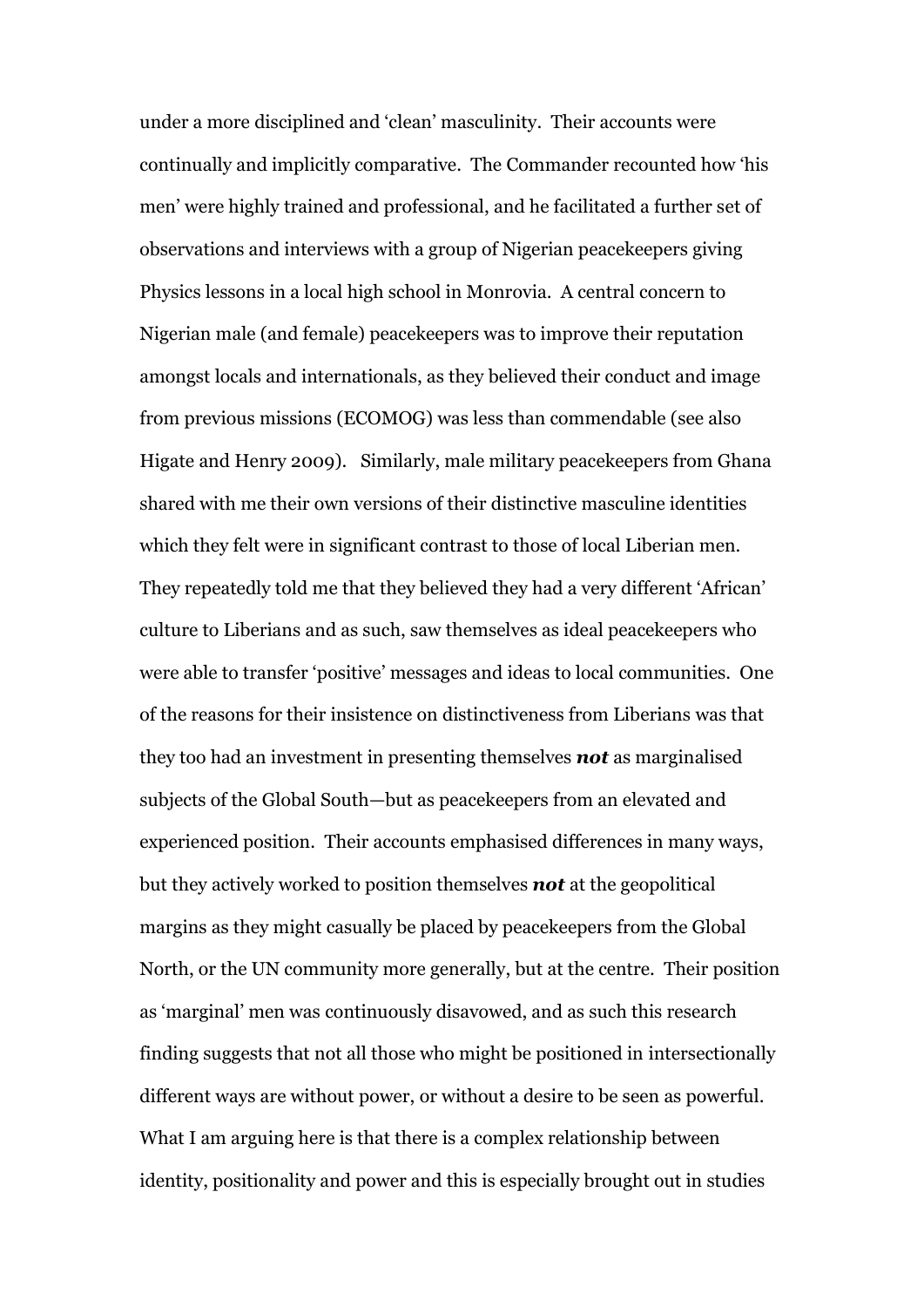of marginal military men. Intersectionality as a concept can sensitise to the fact that not all 'margins' are positioned similarly in the gender order nor are all men positioned equally in the global order. And the axes of difference that contribute to oppression may individually provide an opportunity for the exercise of hegemonic power. In this way, using intersectionality to help in the analysis of women's and men's marginalisation or vulnerability in a given context, does not always provide a full picture of the nature of power more broadly speaking.

A similar pattern can be found when thinking about female peacekeepers from the Global South. In the same research study (as above), female peacekeepers from the Philippines, Ghana, Nepal and India articulated their own elevated class position vis-à-vis local women by asserting their distinct culture. Indian women peacekeepers for example, found local women to be sexually 'promiscuous' because of their non-gender segregated cultural practices (see also Henry 2012). These female peacekeepers did not see themselves as oppressed along multiple axes of difference. Instead these women demonstrated consistently how their privilege and positions of power in their home societies enabled them to be deployed in the first place. For example, all four national groups shared that their presence was made possible by the easily and cheaply available labour of 'poor' women. The global division of labour provided an opportunity for these marginalised and militarised peacekeepers to maintain various forms of power, privilege and dividends. That is, they were able to leave their families and children at home because of the availability of poor female labourers who provide domestic and social reproductive labour while they work abroad. Here, deploying an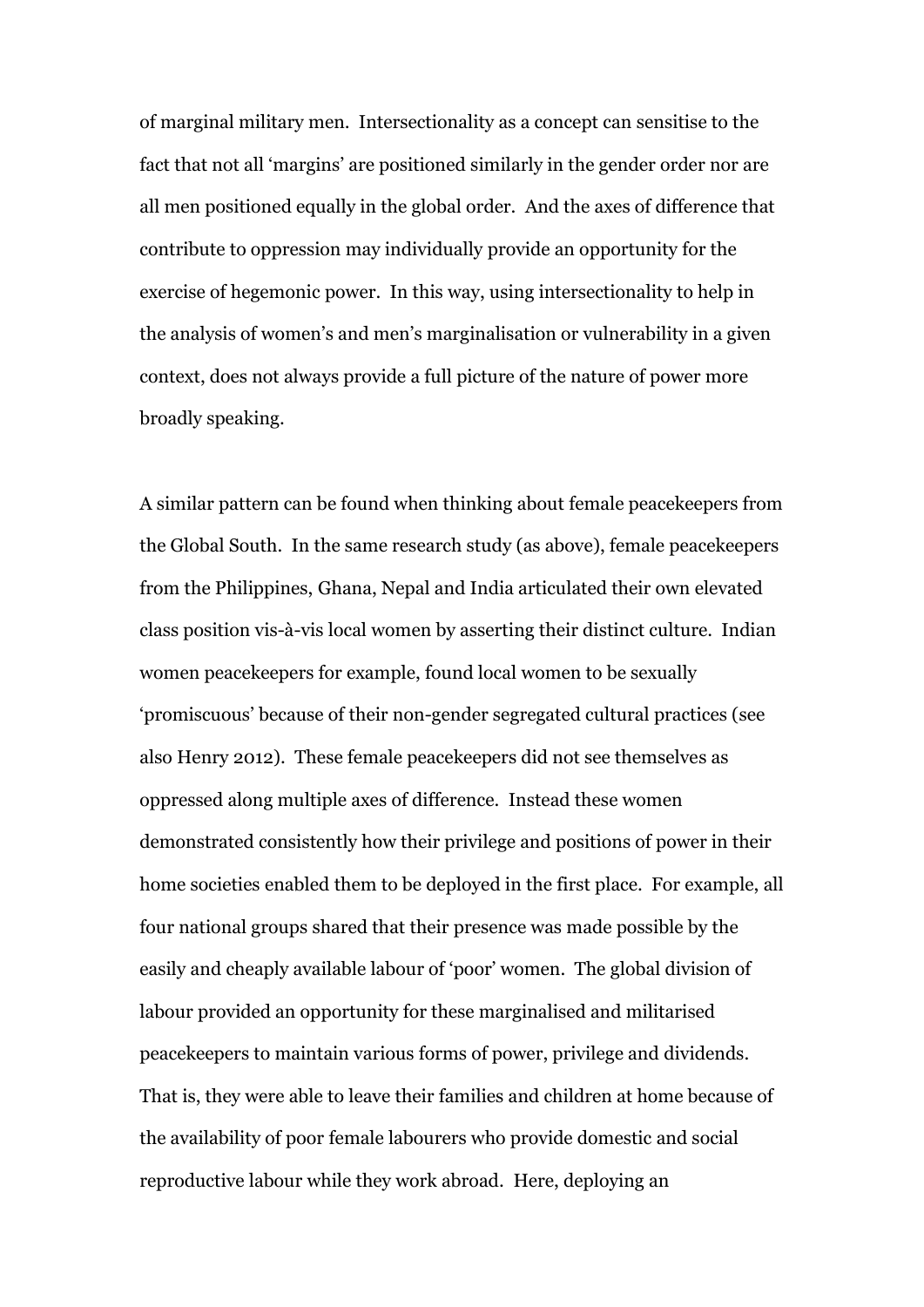intersectional lens would better be used to highlight the maintenance of class and/or caste benefits, rather than to stress the relative weight of multiple differences. In fact, the idea of interlocking privileges might be particularly apt.

A finally example comes from the ways in which Indian female peacekeepers adopted a form of female militarised masculinity. While this form of masculinity demonstrated their difference from traditional hegemonic forms, it enabled women to maintain themselves in positions of relative power within their national contexts. Indian women peacekeepers were highly skilled and trained in martial arts and advanced weapons training (see also Henry 2012, 2015; Pruitt 2016). They adopted *excessive* martial military identities and garnered significant salaries as a result (at least in comparison to those opting for national duty only). In doing so, these women attempted to position themselves in hegemonic ways in relation to local women, and to challenge forms of hegemonic masculinity within their national militaries. The intersections of difference for them did not result in compounding oppressions but rather they actively benefitted from the different forms of capital that they amassed through their own privileged backgrounds (see also Henry 2015).

An intersectional sensitivity to the unequal positioning of peacekeepers from the Global South in peacekeeping economies provides an opportunity to acknowledge the structural inequalities that feature in global and militarised peacekeeping. Clearly, not all peacekeepers are created equally (see Higate and Henry 2009; Henry 2012, 2015). I have argued that while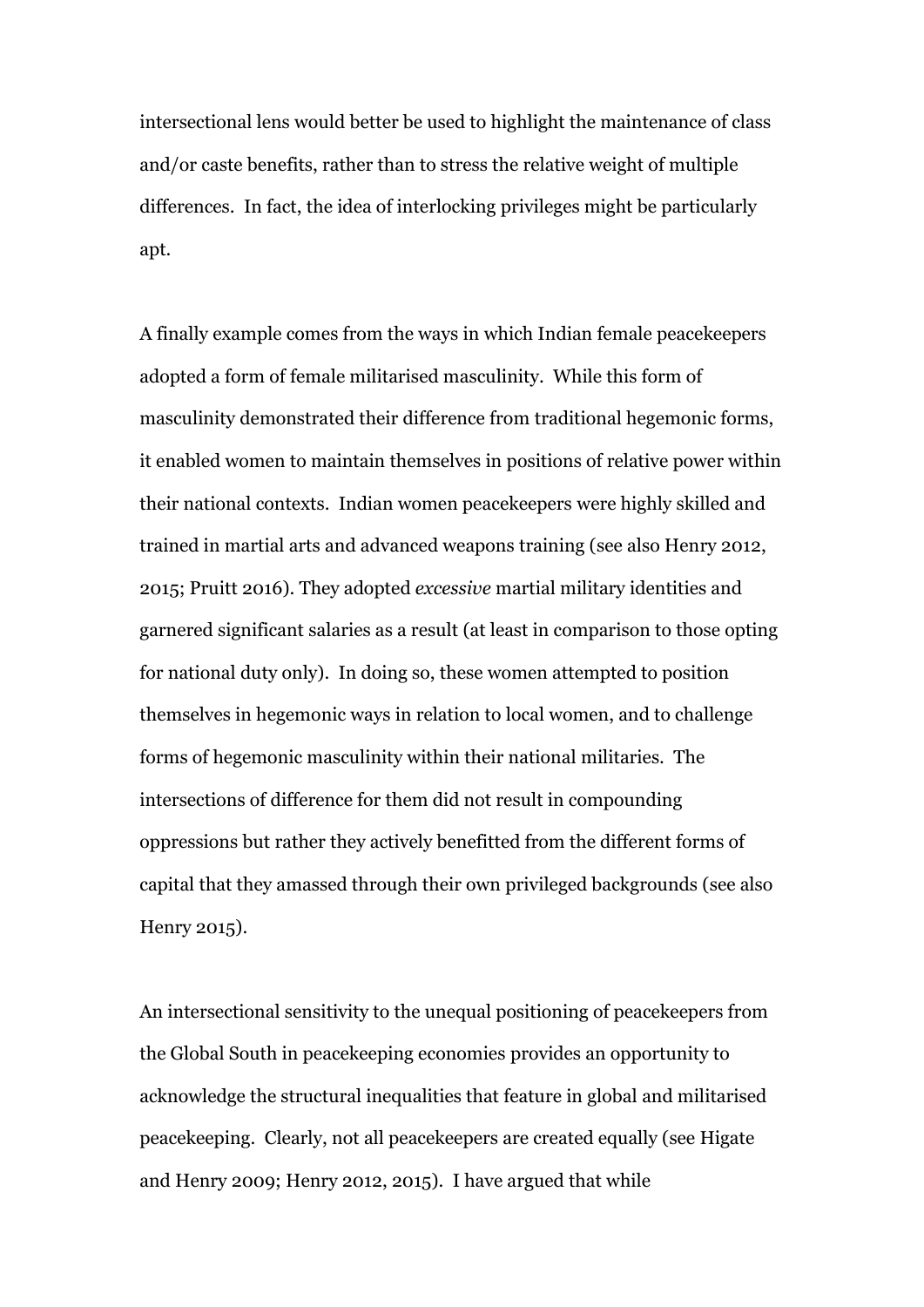intersectionality can sensitise us to differences amongst male and female military personnel, it does not provide scholars with sufficient tools to challenge the hegemonic position of men (or some women) in a variety of national military contexts. Instead, scholars need to pay attention to the flip side of the intersectional coin, that of privileges, benefits and power gains maintained and crystallized either through the power of the military or patriarchal institution.

#### **Conclusion: Where are the Women?<sup>1</sup>**

1

In very recent work, Crenshaw takes up intersectional 'challenges' and critiques a tendency within Critical Race Theory (CRT) to use intersectionality in order to illustrate the problematic focus on *male* victims of racialised violence as is evident in social media campaigns such as *Black Lives Matter* and slogans such as 'I Can't Breathe' used in a variety of activist contexts. Crenshaw has taken up new research to return to poor black women who are also victims of police/state violence in the US through the campaign 'Say Her Name'---which uses intersectionality to examine women's invisibility in larger 'post-post racial' narratives (Crenshaw *et al.*, 2015). This work has led me to think carefully about how we deploy radical concepts like intersectionality within a field of study that itself perpetuates racial hierarchies (by the employment of black and ethnic minority scholars in IR/CMS/FCMS), and in the ongoing whiteness of syllabi concerned with gender issues in militarised contexts.

<sup>&</sup>lt;sup>1</sup> See Enloe, C. (1989). Bananas, beaches and bases (p. 44). London: Pandora Press.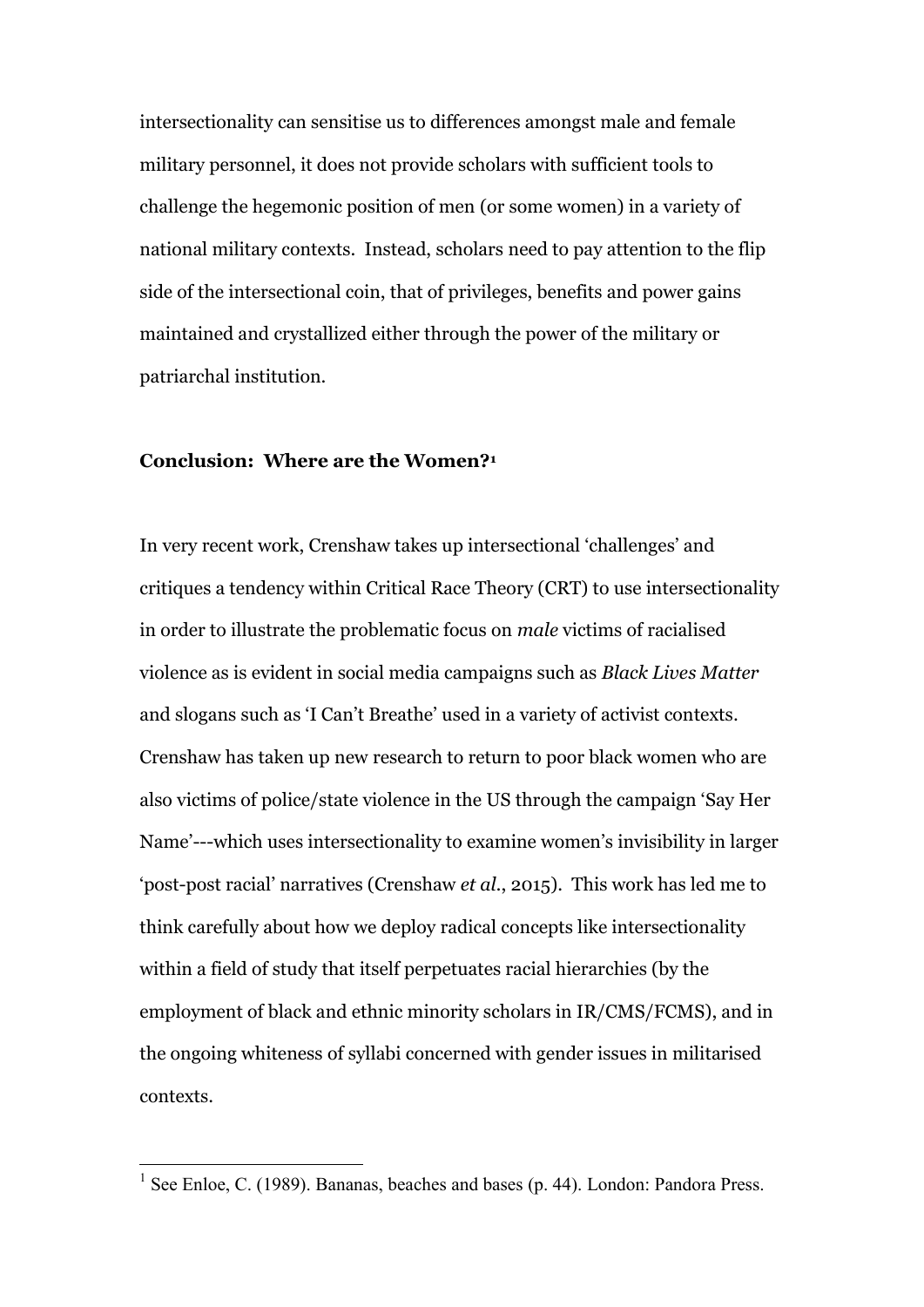Intersectionality is not wisely used when it is only deployed to examine difference. Instead, intersectionality can help the study of military masculinity and militarised masculinities by reminding us of what is lost when we study gender and masculinities without women and without feminist inspiration. As Enloe famously asked so long ago, where are the women? I would add, where are the poor black women in the military? We know many black women are employed within the US military in much larger numbers than is generally represented in the literature analysing intersectionality and the military. If my own experiences of being marginalised, my particular standpoint, can enable me to see a variety of oppressions, silences and absences in the literature and in the practice of academia---then perhaps the next step is for scholars to take seriously intersectional research. What is desperately needed in Feminist Critical Military Studies, is a return to thinking not only about differences, but about the differences that result in multiple and intersecting oppressions for those who are already marginalised by 'race', class and gender. And for the meantime, that is not, military men.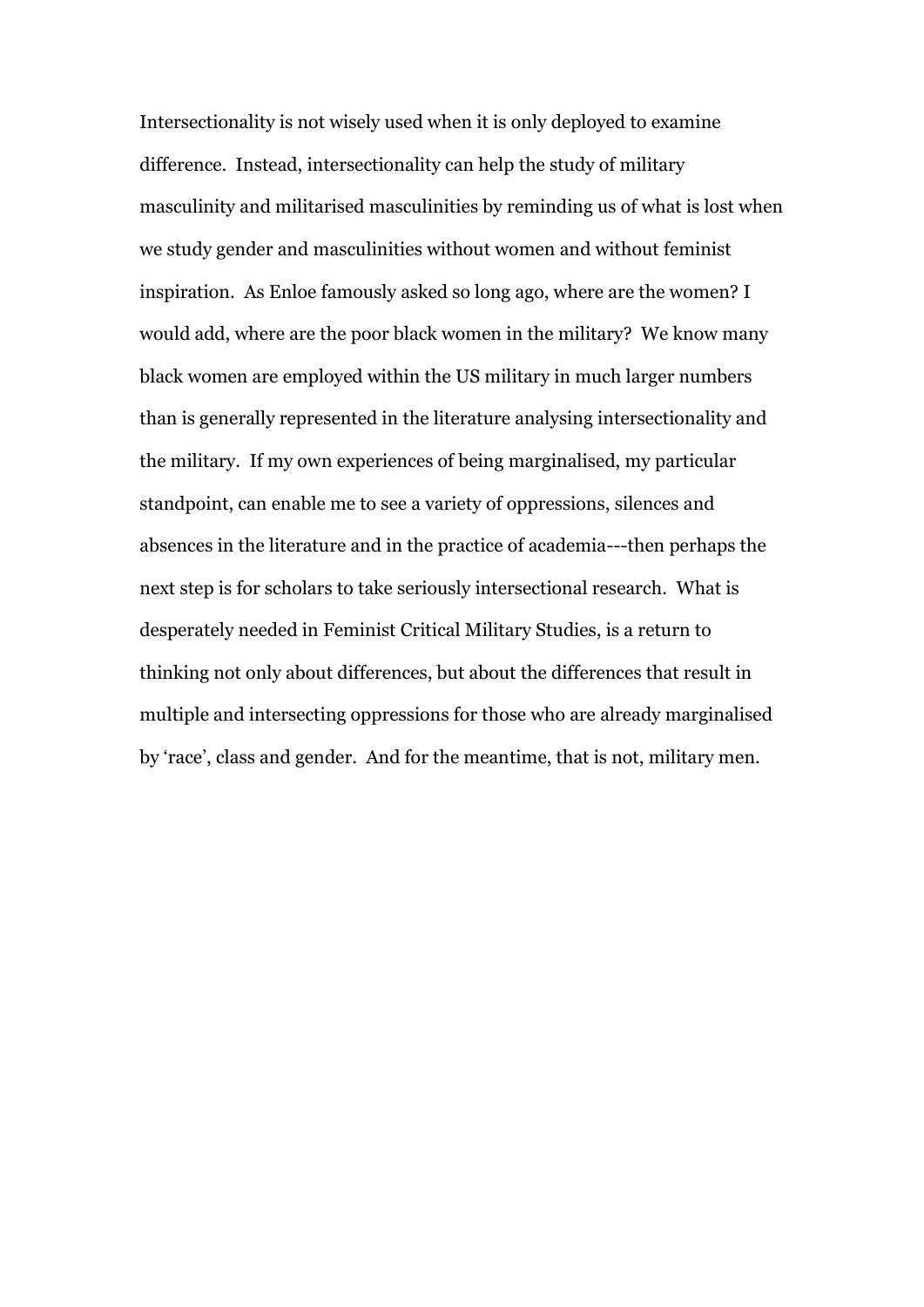#### **References**

- Ackerly, B. and J. True. 2008. An intersectional analysis of international relations: Recasting the discipline. *Politics & Gender* 4, no 1: 156-73.
- Ackerly, B.A., M. Stern and J. True eds. 2006. *Feminist methodologies for international relations.* Cambridge: Cambridge University Press.
- Alexander, M.J. and C.T. Mohanty. 1997. *Feminist genealogies, colonial legacies, democratic futures*. New York; London: Routledge.
- Amar, P., 2013. *The Security Archipelago: human-security States, sexuality politics, and the end of neoliberalism*. Duke University Press.
- Anthias, F. and N. Yuval-Davis. 1992. *Racialized boundaries: Race, nation, gender, colour and class and the anti-racist struggle*. London: Routledge.
- Anzaldúa, G. 2007. *Borderlands: The new mestiza = la frontera Frontera*. 3rd ed. San Francisco: Aunt Lute Books.
- Belkin, A., 2012. *Bring me men: Military masculinity and the benign façade of American empire, 1898-2001*. Columbia University Press.
- Bilge, S. (2013). Intersectionality undone. *Du Bois Review: Social Science Research on Race*, *10*(02), 405-424.
- Brah, A. and A. Phoenix. 2004. Ain't i a woman? Revisiting intersectionality. *Journal of International Women's Studies* 5, no 3: 75-86.
- Carbado, D. W. (2013). Colorblind intersectionality. *Signs: Journal of Women in Culture and Society*, 38(4), 811-845.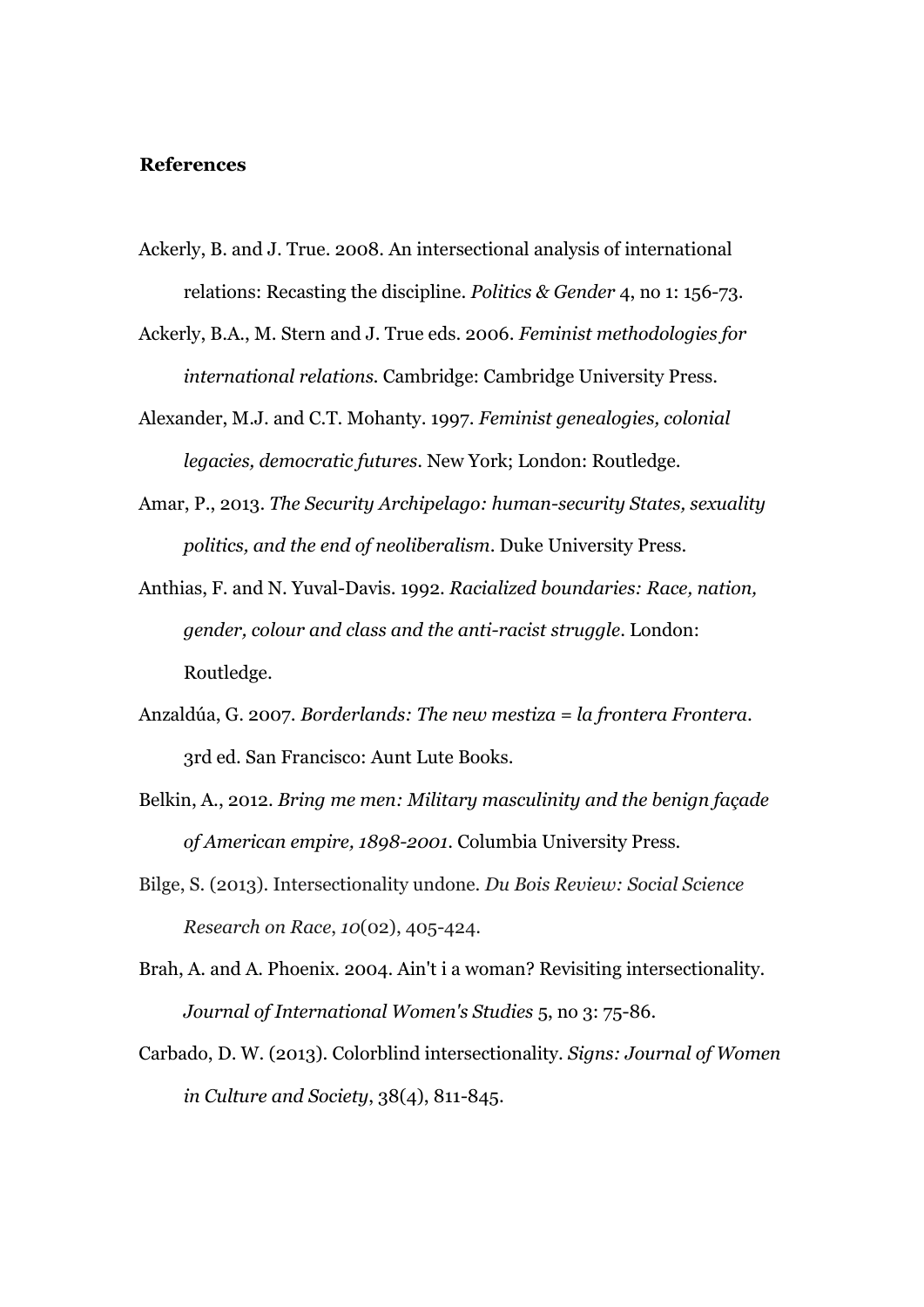- Cho, S., K.W. Crenshaw and L. Mccall. 2013. Toward a field of intersectionality studies: Theory, applications, and praxis. *Signs* 38, no 4: 785-810.
- Cockburn, C. 2010. Gender relations as causal in militarization and war. *International Feminist Journal of Politics* 12, no 2: 139-57.
- Collins, P. H. (1986). Learning from the outsider within: The sociological significance of Black feminist thought. *Social problems*, *33*(6), s14-s32.
- Collins, P. H. (1989). The social construction of black feminist thought. *Signs: Journal of Women in Culture and Society*, *14*(4), 745-773.
- Collins, P.H. 2000. *Black feminist thought: Knowledge, consciousness, and the politics of empowerment*. 2nd ed. ed. New York: Routledge.
- Connell, R.W. 1987.*Gender and power*. Sydney, Australia: Allen and Unwin.

Connell, R.W. and Messerschmidt, J.W., 2005. Hegemonic masculinity rethinking the concept. *Gender & society*, *19*(6), pp.829-859.

Connell, R.W.1995.*Masculinities*. Cambridge, UK: Polity Press.

- Crenshaw, K. 1989. Demarginalizing the intersection of race and sex: A black feminist critique of antidiscrimination doctrine, feminist theory and antiracist politics. *University of Chicago Legal Forum* 139.
- Crenshaw, K. 1991. Mapping the margins: Intersectionality, identity politics, and violence against women of color. *Stanford Law Review* 43, no 6: 1241-99.
- Crenshaw, K., Ritchie, A. J., Anspach, R., Gilmer, R., & Harris, L. (2015). *Say her name: Resisting police brutality against black women*.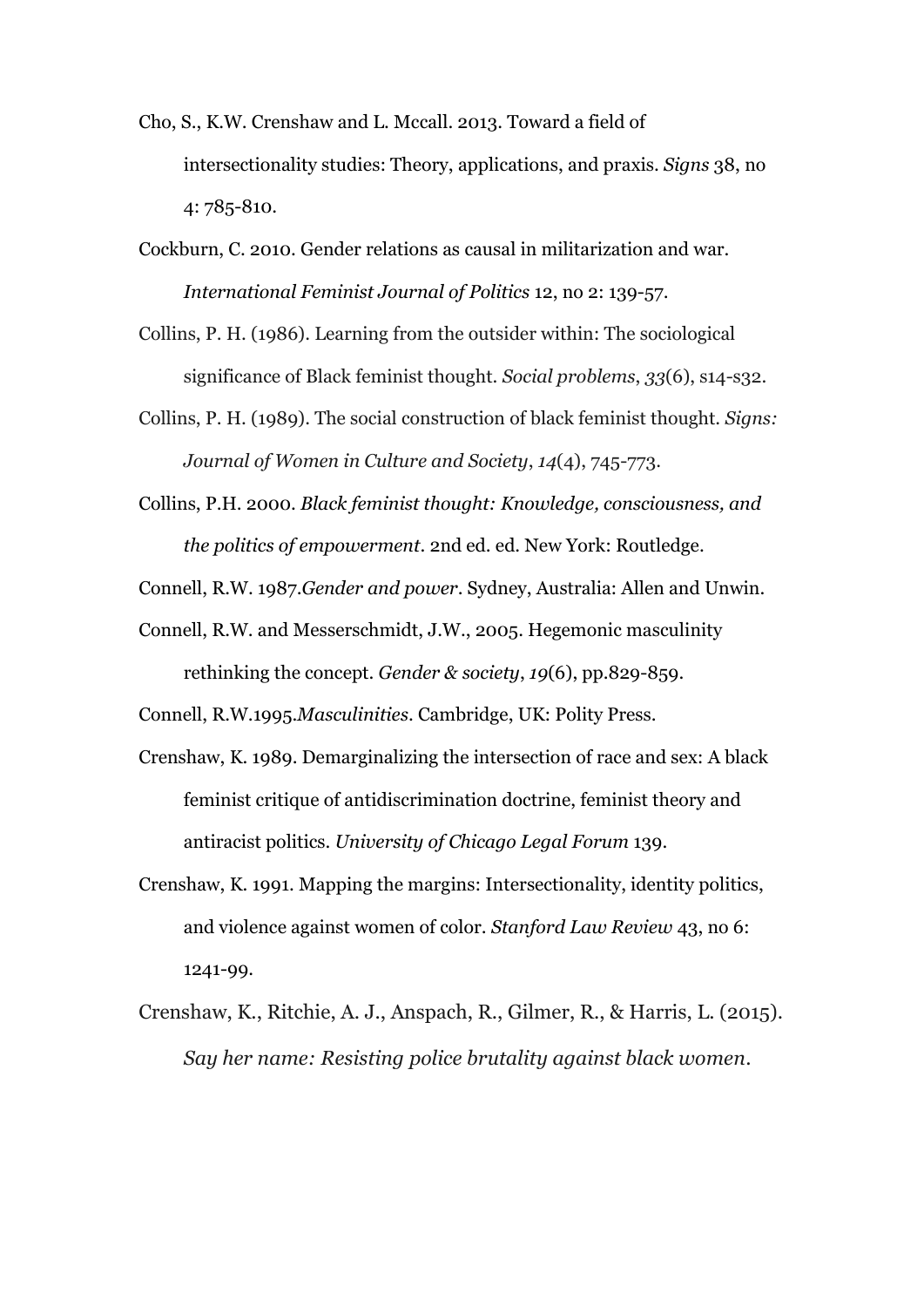- Davis, K. 2008. Intersectionality as buzzword: A sociology of science perspective on what makes a feminist theory successful. *Feminist Theory* 9, no 1: 67-85.
- Dietrich Ortega, L.M., 2012. Looking beyond violent militarized masculinities: guerrilla gender regimes in Latin America. *International Feminist Journal of Politics*, *14*(4), pp.489-507.
- Dudink, S Hagemann, K and Tosh, J, eds., *Masculinities in Politics and War: Gendering Modern History* (Manchester, UK: Manchester University Press, 2004).
- Duncanson, C. 2015. Hegemonic masculinity and the possibility of change in gender relations. *Men and Masculinities* 18, no 2: 231-48.
- Duncanson, C., 2009. Forces for good? Narratives of military masculinity in peacekeeping operations. *International Feminist Journal of Politics*, *11*(1), pp.63-80.
- Duncanson, C., 2013. *Forces for Good?: Military Masculinities and Peacebuilding in Afghanistan and Iraq*. Springer.
- Enloe, C. (1989). *Bananas, beaches and bases* (p. 44). London: Pandora Press.
- Enloe, C., 1991. Gender makes the world go round.
- Enloe, C., 2003. *Masculinity as a foreign policy issue*. na.
- Enloe, C., 2006. Macho, macho military. *The Nation*.
- Eriksson Baaz, M. and Stern, M., 2012. Why do Soldiers Rape? Gender, violence and sexuality in the DRC armed forces. *Peace and Conflict Management Review*, *1*(2), p.9.
- Falcón, S.M. and Nash, J.C., 2015, June. Shifting analytics and linking theories: A conversation about the "meaning-making" of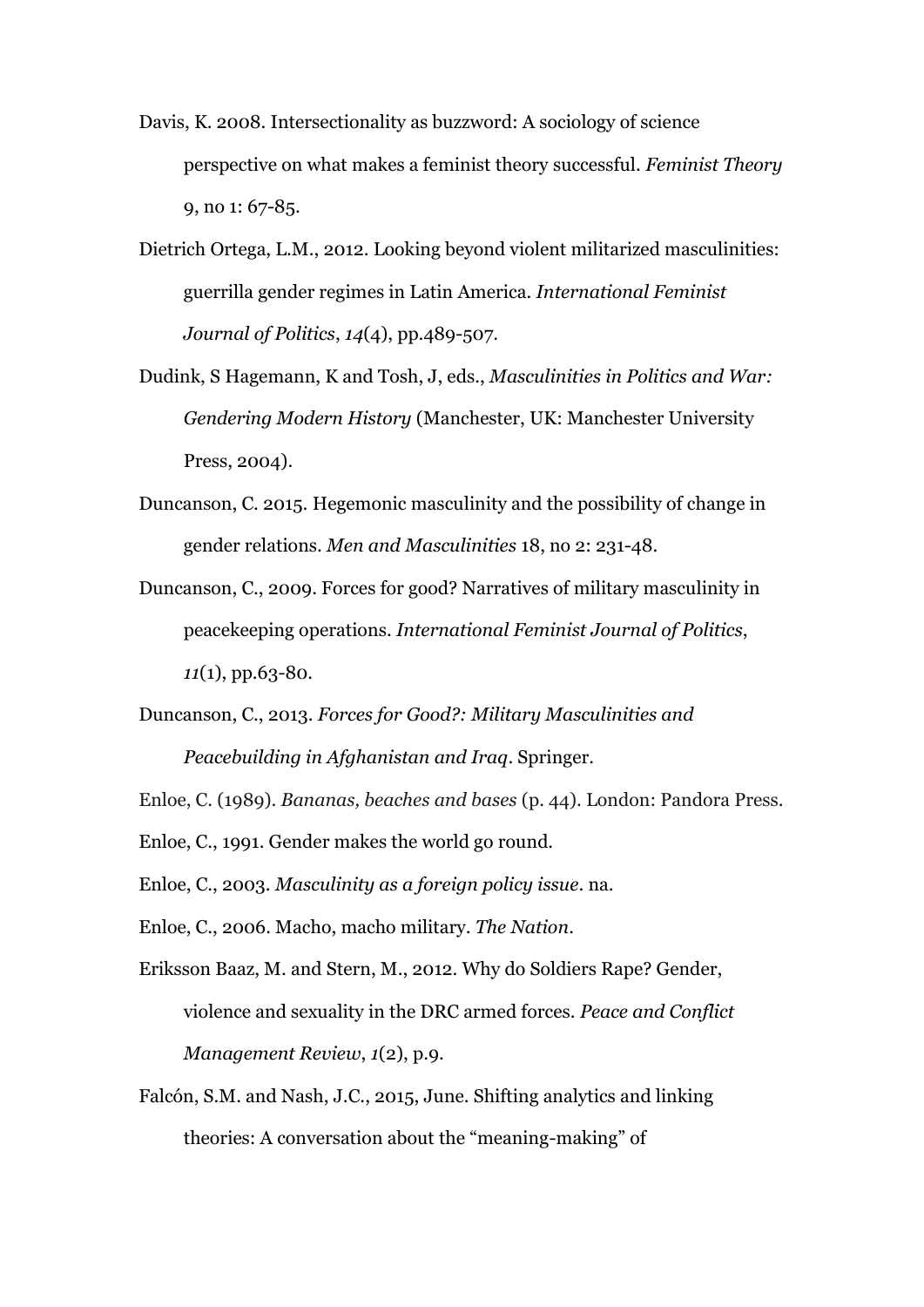intersectionality and transnational feminism. In *Women's Studies International Forum* (Vol. 50, pp. 1-10). Pergamon.

Grewal, I. and C. Kaplan. 1994. *Scattered hegemonies: Postmodernity and transnational feminist practices*. Minneapolis: University of Minnesota Press.

Halberstam, J., 1998. *Female masculinity*. Duke University Press.

- Hancock, A.-M. 2007. When multiplication doesnt equal quick addition: Examining intersectionality as a research paradigm. *Perspectives on Politics* 5, no 1: 63-79.
- Haraway, D. (1988). Situated knowledges: The science question in feminism and the privilege of partial perspective. Feminist studies, 14(3), 575-599.
- Harding, S. (1986). The instability of the analytical categories of feminist theory. Signs: Journal of Women in Culture and Society, 11(4), 645-664.
- Hartsock, N. C. (1983). The feminist standpoint: Developing the ground for a specifically feminist historical materialism. In Discovering reality (pp. 283- 310). Springer Netherlands.

Chicago

- Hearn, J., 2004. From hegemonic masculinity to the hegemony of men. *Feminist theory*, 5(1), pp.49-72.
- Henry, M., 2012. Peacexploitation? Interrogating labor hierarchies and global sisterhood among Indian and Uruguayan female peacekeepers. *Globalizations*, *9*(1), pp.15-33.
- Henry, M., 2015. Parades, Parties and Pests: Contradictions of Everyday Life in Peacekeeping Economies. *Journal of Intervention and Statebuilding*, *9*(3), pp.372-390.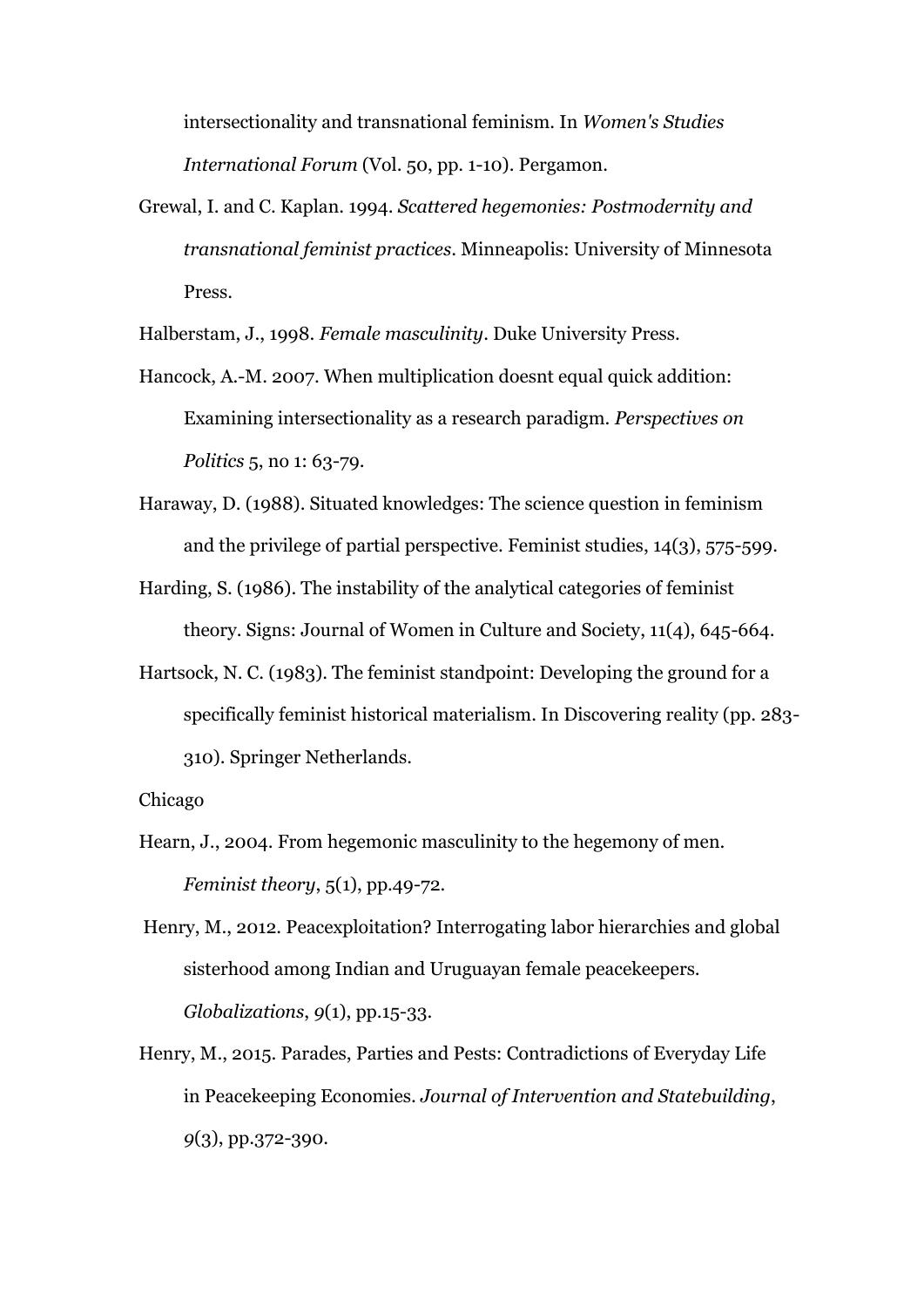- Higate, P. and Henry, M., 2009. Insecure spaces: Peacekeeping, power and performance in Kosovo, Liberia and Haiti.
- Higate, P. ed., 2003. *Military masculinities: Identity and the state*. Praeger Publishers.
- Hooks, B. 1984. *Feminist theory: From margin to center*. Boston, MA: South End Press.
- Jordan-Zachery, J. 2013. Now you see me, now you don't: My political fight against the invisibility/erasure of black women in intersectionality research. *Politics, Groups, and Identities* 1, no 1: 101-09.
- Kachtan, D. G. (2015). "Acting Ethnic"—Performance of ethnicity and the process of ethnicization. *Ethnicities*, 1468796815610353.
- Kirby, P. and Henry, M., 2012. Rethinking masculinity and practices of violence in conflict settings. *International Feminist Journal of Politics*, *14*(4), pp.445-449.
- Kronsell, A. and E. Svedberg eds. 2012. *Making gender, making war: Violence, military and peacekeeping practices.* New York, Abingdon: Routledge.
- Lewis, G. (2009). Celebrating intersectionality? Debates on a multi-faceted concept in gender studies: Themes from a conference.
- Lewis, G. (2013). Unsafe travel: Experiencing intersectionality and feminist displacements. *Signs: Journal of Women in Culture and Society*, *38*(4), 869-892.
- Lomsky-Feder, E., & Sasson-Levy, O. (2015). Serving the army as secretaries: intersectionality, multi-level contract and subjective experience of citizenship. *The British journal of sociology*, 66(1), 173-192.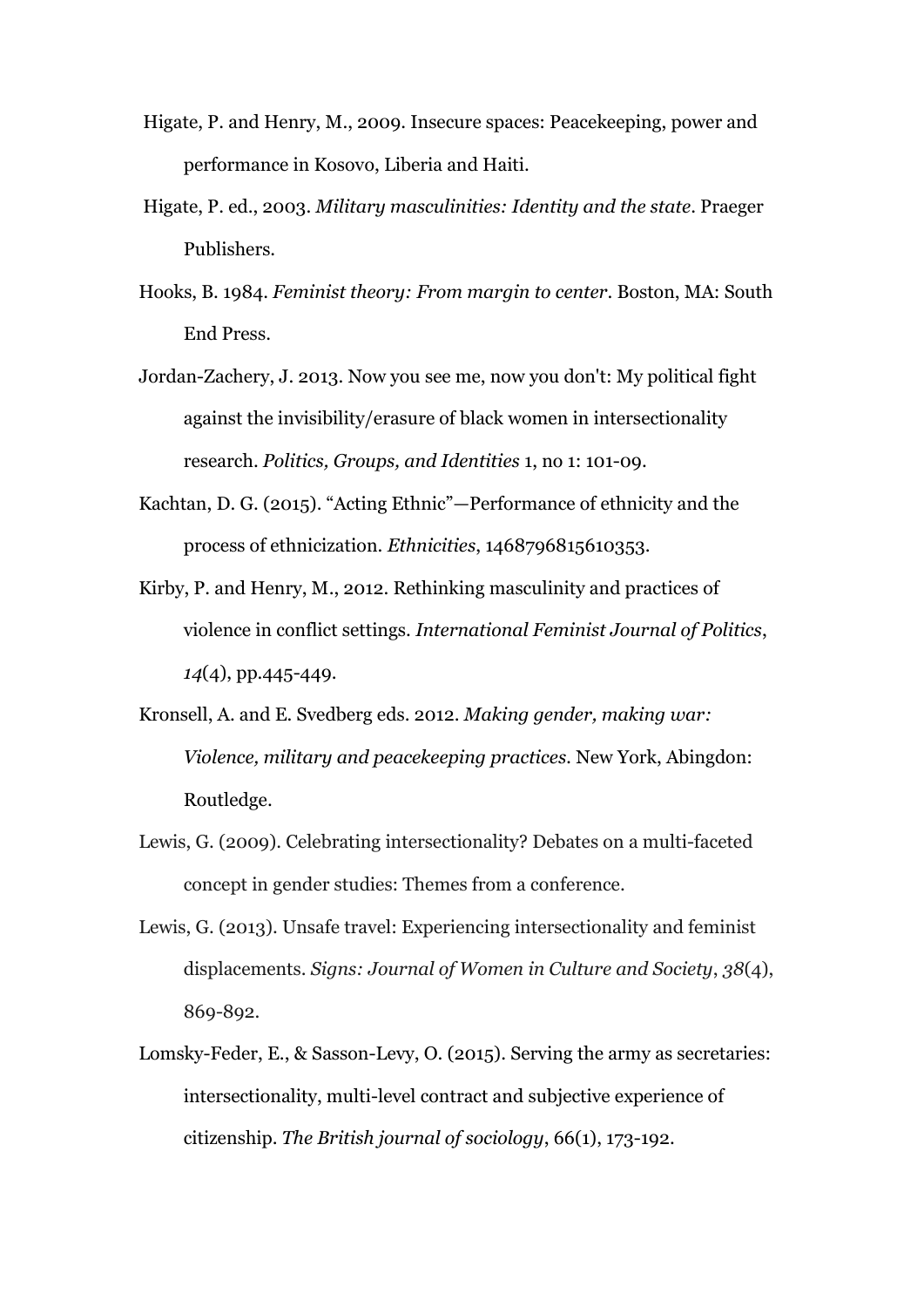- Lorde, A. 1984. *Sister outsider: Essays and speeches*. Trumansburg, NY: Crossing Press.
- Lugones M. y Spelman, E.(1993)," Have we got a theory for you. Feminist theory, cultural imperialism and the demand for'the woman's voice'", en Feminist Philo-sophies, editado por JA Kourany, JP Serba & R. Tong, Harvester. 1993
- Maringira, G., 2015. Militarised Minds: The Lives of Ex-combatants in South Africa. *Sociology*, *49*(1), pp.72-87.
- Masters\*, C., 2005. Bodies of technology: Cyborg soldiers and militarized masculinities. *International Feminist Journal of Politics*, *7*(1), pp.112- 132.
- Mccall, L. 2005. The complexity of intersectionality. *Signs: Journal of Women in Culture and Society* 30, no 3: 1771-800.
- Moraga, C.E. and G. Anzaldúa. 1983. *This bridge called my back: Writings by radical women of color*. 2nd ed. New York: Kitchen Table.
- Myrttinen, H., 2013. Phantom Menaces: The Politics of Rumour, Securitisation and Masculine Identities in the Shadows of the Ninjas. *The Asia Pacific Journal of Anthropology*, *14*(5), pp.471-485.
- Myrttinen, H., Khattab, L., & Naujoks, J. (2016). Re-thinking hegemonic masculinities in conflict-affected contexts. *Critical Military Studies*, 1-17.
- Nash, J.C., 2016. Feminist originalism: Intersectionality and the politics of reading. *Feminist Theory*, 17(1), pp.3-20.
- Ombati, M., 2015. Feminine masculinities in the military: The case of female combatants in the Kenya Defence Forces' operation in Somalia. *African Security Review*, *24*(4), pp.403-413.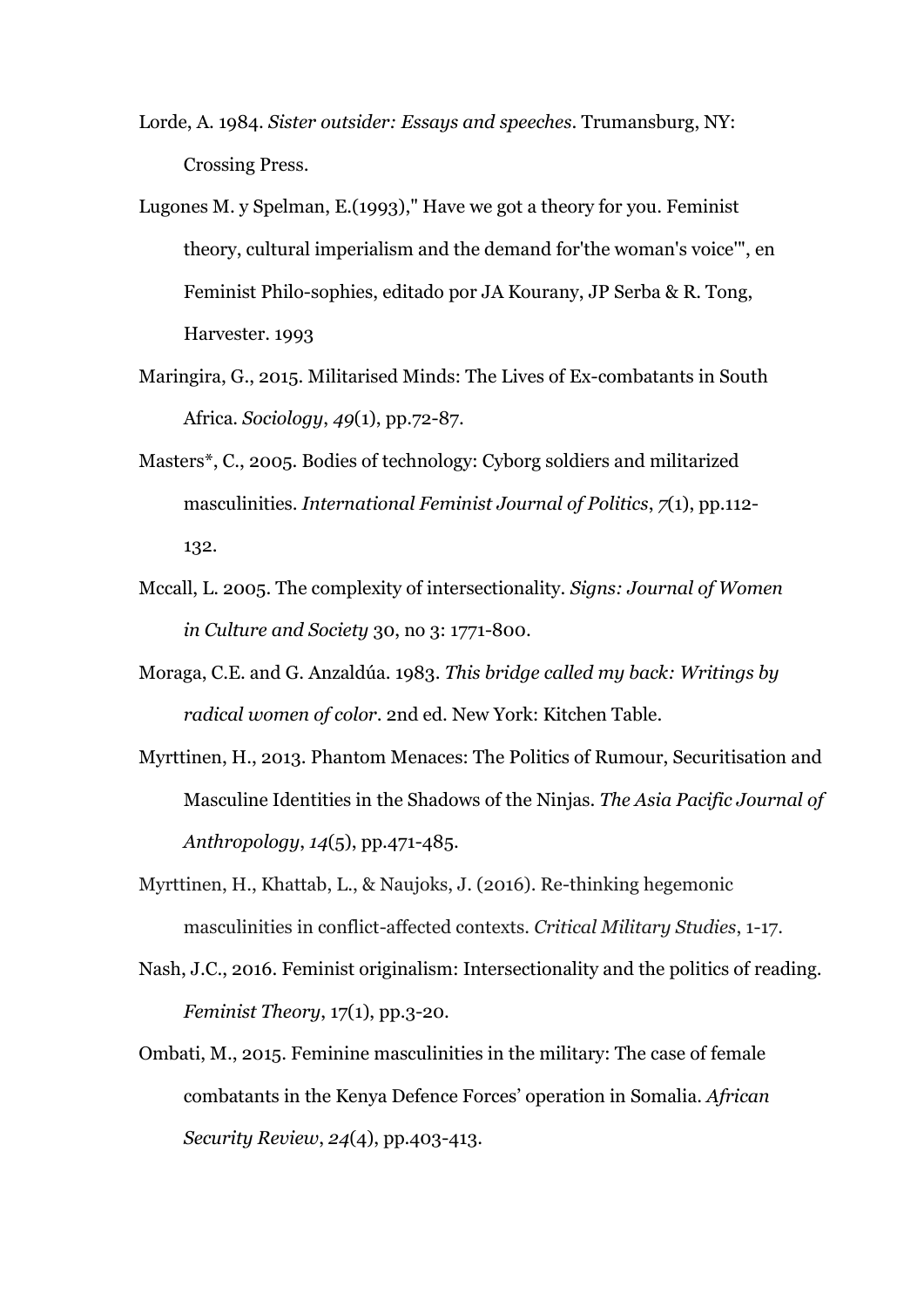- Parpart, J.L., 2015. Militarized masculinities, heroes and gender inequality during and after the nationalist struggle in Zimbabwe. *NORMA*, *10*(3-4), pp.312-325.
- Rommel, C., 2016. Troublesome Thugs or Respectable Rebels? Class, Martyrdom and Cairo's Revolutionary Ultras. *Middle East-Topics & Arguments*, *6*, pp.33- 42.
- Sasson-Levy, O. (2011). Research on gender and the military in Israel: From a gendered organization to inequality regimes. *Israel Studies Review*, 26(2), 73- 98.
- Sasson-Levy, O. (2016). Women's Memories of Soldiering: An Intersectionality Perspective. *Gendered Wars, Gendered Memories: Feminist Conversations on War, Genocide and Political Violence*, 185, 109.
- Smith, D. E. (1987). The everyday world as problematic: A feminist sociology. University of Toronto Press.
- Stachowitsch, S., 2015. The Reconstruction of Masculinities in Global Politics Gendering Strategies in the Field of Private Security. *Men and Masculinities*, *18*(3), pp.363-386.
- Sylvester, C. 2013. *War as experience: Contributions from international relations and feminist analysis*. Milton Park, Abingdon, Oxon; New York, NY: Routledge.
- Tasker, Y., 2011. *Soldiers' Stories: Military Women in Cinema and Television since World War II*. Duke University Press.

Titunik, R.F., 2008. The myth of the macho military. *Polity*, *40*(2), pp.137-163.

Tidy, J. (2015). Forces sauces and eggs for soldiers: Food, nostalgia, and the rehabilitation of the British military. *Critical Military Studies*, *1*(3), 220-232.

Tidy, Joanna (2015a) "Gender, dissenting subjectivity and the contemporary military